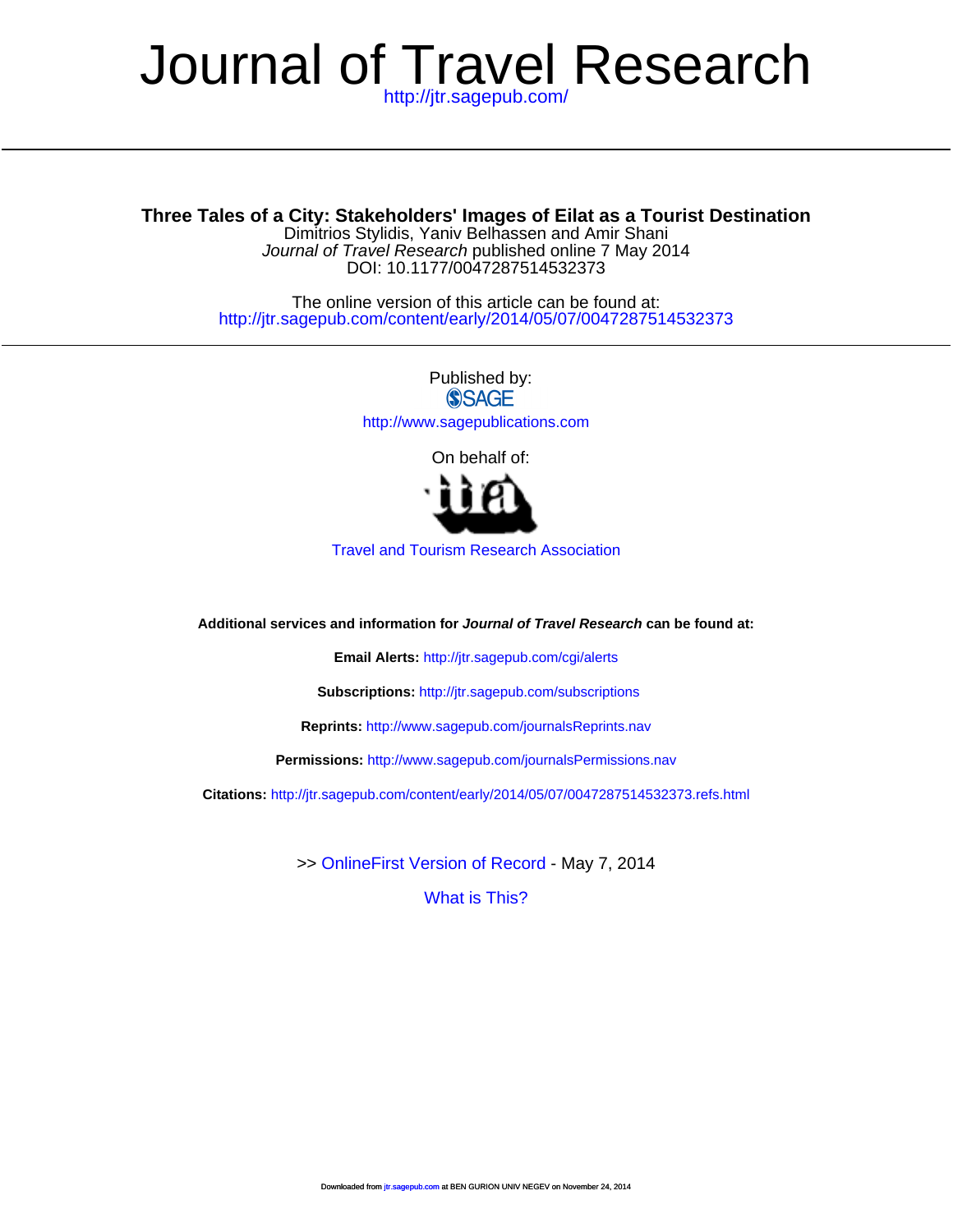## **Three Tales of a City: Stakeholders' Images of Eilat as a Tourist Destination**

Journal of Travel Research  $1 - 15$ © 2014 SAGE Publications Reprints and permissions: sagepub.com/journalsPermissions.nav DOI: 10.1177/0047287514532373 jtr.sagepub.com



**Dimitrios Stylidis1 , Yaniv Belhassen2 , and Amir Shani3**

#### **Abstract**

Research on destination image has predominantly focused on tourists' perceptions, with only limited attention being paid to the other stakeholders of the destination. The present study seeks to address this oversight by examining the images that tourists, local residents, and the tourism sector have formed of Eilat, a prominent resort town in Israel. Analysis was based on a sample of 608 stakeholders. Results indicate that there were significant differences in perceptions between the three stakeholder groups in regard to 27 of the 30 destination attributes examined. Tourists held the most favorable image of Eilat, while local residents chose the lowest scores for all destination attributes. The study expands current understandings of stakeholder theory in destination marketing and delineates practical implications for sustainable marketing and the design of internal campaigns aiming to enhance stakeholders' images of the destination.

#### **Keywords**

destination image, stakeholder theory, stakeholder image, residents' destination image, Eilat

#### **Introduction**

Intense competition between places on the national and international stages has elevated the role of place marketing in the agenda of urban management. The increased focus on place marketing stems from the dominant belief that it is image, rather than factual knowledge, that influences people's perceptions and behaviors (e.g., Boulding 1956; Echtner and Ritchie 1991; Kearsley 1990). Place marketing is not considered a new phenomenon (Kavaratzis and Ashworth 2008). Its roots trace back to the establishment of the *polis*, city-states in ancient Greece, such as Athens and Sparta, which strove consciously to assert their uniqueness. In a somewhat similar vein, contemporary place images harking back to 19th-century "booster" images in the United States—are designed to attract investors, tourists, and highskilled employees, to appeal to government officials and to build civic pride among local residents (Bramwell and Rawding 1996; Gold and Ward 1994), with a view to helping places maximize their socioeconomic potentials (Ashworth and Voogd 1990).

Place (i.e., city) marketing strategy should be based on a variety of elements, including extensive research on the city's assets and opportunities and formulation of a vision for the image of the city with the collaboration and agreement of a broad range of stakeholders (Ashworth and Voogd 1990; Kavaratzis and Ashworth 2008). Similarly, in the context of tourism, where the focus is on images of places as tourism destinations, stakeholders' participation in the planning and marketing of tourism is considered vital (e.g., Bigne, Sanchez, and Sanz 2005; Byrd, Bosley, and Dronberger 2009), because without their consensus or support, it would be difficult to develop a sustainable tourism industry in the community (Gursoy, Jurowski, and Uysal 2002; Stylidis and Terzidou 2014). Given that marketing efforts must be adjusted to the needs of each stakeholder—tourists, residents, the tourism sector, and government officials—elucidating the images held by each of the diverse stakeholders is critical for the success of destination promotion (Merrilees, Miller, and Herington 2012; Shani and Wang 2011).

Acknowledging the crucial role of the stakeholders in destination marketing, a plethora of studies have explored the perceptions and images individual stakeholders hold of a place (e.g., do Valle, Mendes, and Guerreiro 2012; Sun, Ryan, and Pan, forthcoming). Most tourism studies, however, have focused on the destination image retained by tourists (e.g., Hallmann, Zehrer, and Muller 2014; Stepchenkova and Li 2013), exploring the factors that shape their image and the tourists' behavioral intentions (e.g., Assaker and Hallak 2013; Chen, Lin, and Petrick 2013; Lee, Lee, and Lee 2014; Papadimitriou, Apostolopoulou, and Kaplanidou 2014; Prayag and Ryan 2012), or the implications of that image for destination competitiveness

#### **Corresponding Author:**

<sup>&</sup>lt;sup>1</sup>Ben-Gurion University of the Negev, Eilat campus, Israel  $^2$ Ben-Gurion University of the Negev, Eilat campus, Israel  $^3$ Ben-Gurion University of the Negev, Eilat campus, Israel

Dimitrios Stylidis, Guilford Glazer Faculty of Business and Management, Department of Hotel and Tourism Management, Ben-Gurion University of the Negev, Eilat Campus, 162 Hatmarim Blvd., Eilat 88000, Israel. Email: stylidis@post.bgu.ac.il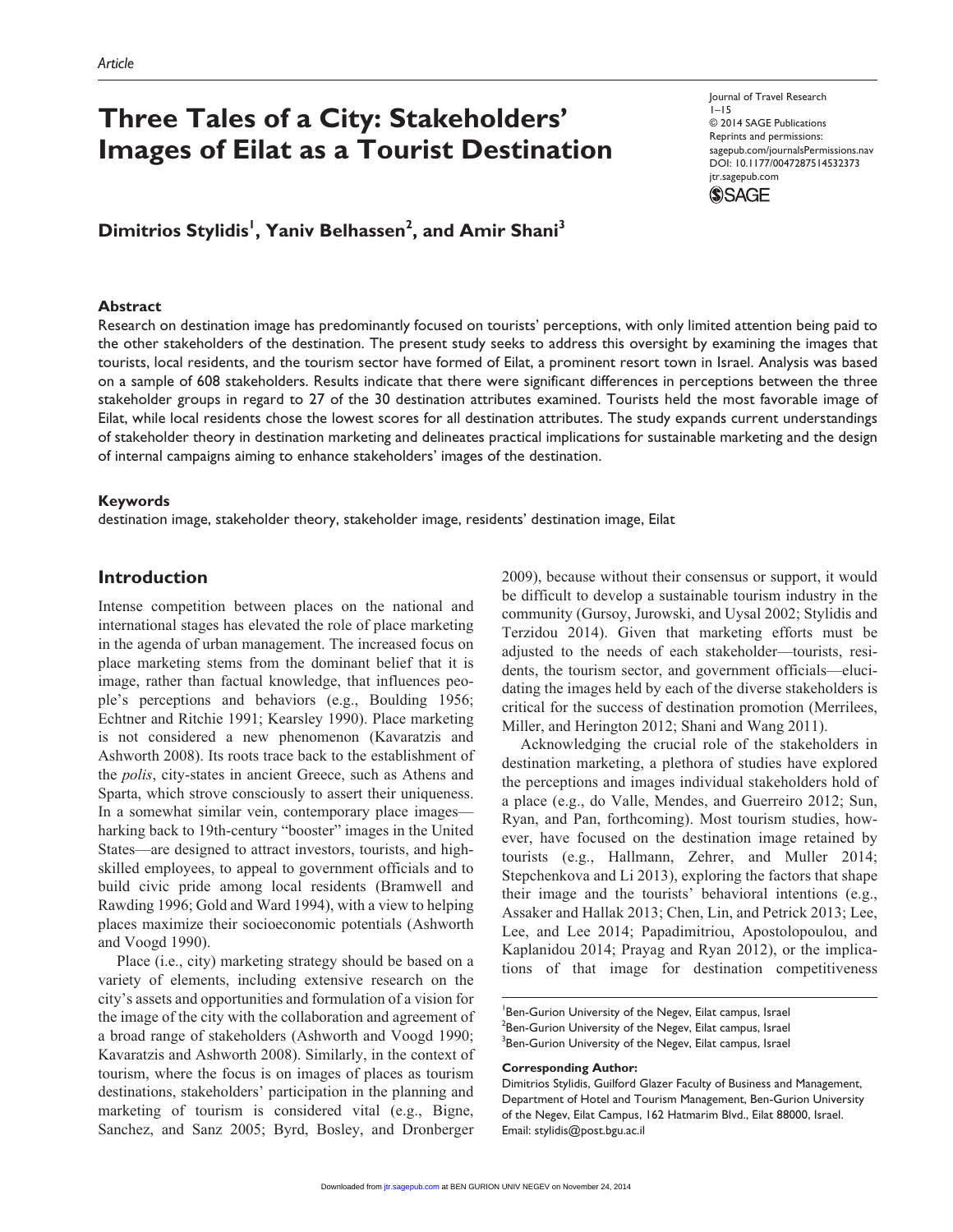(e.g., Andrades-Caldito, Sánchez-Rivero, and Pulido-Fernández 2013). Only limited research has been devoted to the images held by other stakeholders, such as local residents (e.g., do Valle et al. 2012; Hudson and Ritchie 2002; Schroeder 1996), or to comparing the destinations images held by the diverse stakeholder groups (e.g., Henkel, Henkel, Agrusa, Agrusa and Tanner 2006; Sternquist-Witter 1985).

Yet researchers suggest that local residents represent a key element in the tourism planning process (e.g., Hall 2008; Sautter and Leisen 1999). Determining their image of the destination is valuable for understanding their behavioral intentions, such as intention to recommend the destination to others (Bigne et al. 2005; Martin and del Bosque 2008). Local residents harboring a negative destination image are often characterized by lack of civic pride, lack of attachment to the place, and apathy regarding community issues (Avraham 2004). A proper tourism industry cannot successfully operate in the long run without the active participation and goodwill of the hosts, nor can it flourish in a place stigmatized by a negative image and characterized by a high rate of migration.

Because of the key role of residents as advocates and marketers of their place to others (e.g., Leisen 2001; Schroeder 1996), the images held by the residents have a considerable effect on the tourists' own image formulation, decision making, and buying behavior (e.g., Bigne, Sanchez, and Sanz 2005; Gallarza, Saura, and Garcia 2002; Walls, Shani, and Rompf 2008). Campelo, Aitken, Thyne and Gnoth (2014), for instance, highlighted the importance of positioning residents' images at the heart of the branding and marketing strategy, especially as local stakeholders may potentially enhance the tourists' experience (Haugland, Ness, Gronseth and Aarstad 2011). It is therefore crucially important for marketers and local councils to identify any negative destination images among residents. Such negative images can endanger the successful development of tourism in the destination, limiting a town's chances of attracting new residents and tourists (Ward 1998).

The promotional images of a destination are often tailored to the desires, expectations, and fantasies of tourists and the tourism sector (Bandyopadyay and Morrais 2005; Hughes and Allen 2005) without regard for the images desired by the locals (Kokosalakis, Bagnall, Selby and Burns 2006). This practice is not in line with the sustainable approach in tourism, which emphasizes that residents should participate in formulating the place image that is being projected by the local tourism boards. Divergences between the stakeholders as regards the destination image may herald future problems, given that multiple visions can result in destination image incongruity or even in conflicts between different stakeholder groups (Michaelidou, Siamagka, Moraes and Micevski 2013; Virgo and de Chernatony 2006). The way to avoid such an unwelcome outcome is to identify these differences in perceptions and equip marketers with realistic knowledge about destination images (Shani and Wang 2011).

The handful of studies that have compared various stakeholders with regard to their images of a given tourist destination have revealed differences in perception between tourists and tourism entrepreneurs (e.g., Sternquist-Witter 1985), as well as between tourists and local residents (e.g., Alhemound and Armstrong 1996; Henkel et al. 2006; Jutla 2000). However, these studies confined themselves to comparing the perceptions of two stakeholder groups, and it appears that no attempt has been made so far to look at all three stakeholder groups concurrently. As a result, limited knowledge is available regarding destination image as perceived by both its internal (local residents, tourism sector) and external stakeholders and hence about the implications of that image for effective destination positioning. This omission has been criticized (e.g., Bigne et al. 2005; Schroeder 1996) on the grounds that for place marketing to succeed it is necessary not only that the expectations of visitors and investors be met, but also that residents and businesses be pleased with their communities (Kotler, Haider, and Rein 1993). Therefore, prior to commencing place marketing, local authorities and marketers should ensure that all voices are heard and that the projected destination image fulfills the needs of residents, visitors, and business people (Avraham 2004; Bramwell and Rawding 1996; Haugland et al. 2011). Only then will sustainable development of a place, its tourism industry, and its image be warranted (Henkel et al. 2006).

This study enhances our current understanding of destination image in two ways: first, in addition to the tourists' image of the destination, it also looks at the images held by residents and by the tourism sector, an aspect that is seldom investigated; and second, it simultaneously explores the level of congruity between these three stakeholders' images. To achieve these aims, the images that tourists, residents, and the tourism sector have formed of the well-established Israeli resort town of Eilat as a tourist destination were measured and contrasted. This study expands current understandings of stakeholder theory in place marketing and offers practical implications for sustainable marketing and for the design of internal campaigns aiming to enhance stakeholders' images of the destination.

## **Tourism Destination Image and Stakeholder Theory**

Destination image has been one of the most pervasive topics in the tourism literature since the early 1970s, and a plethora of studies have examined the perception that actual/potential tourists have of a place as a tourist destination (e.g., Andrades-Caldito, Sánchez-Rivero, and Pulido-Fernández 2013; Assaker and Hallak 2013; Stepchenkova and Li 2013; Sun, Ryan, and Pan, forthcoming). In his frequently cited work, Crompton (1979, p. 18) defined destination image as "the sum of beliefs, ideas and impressions that a person has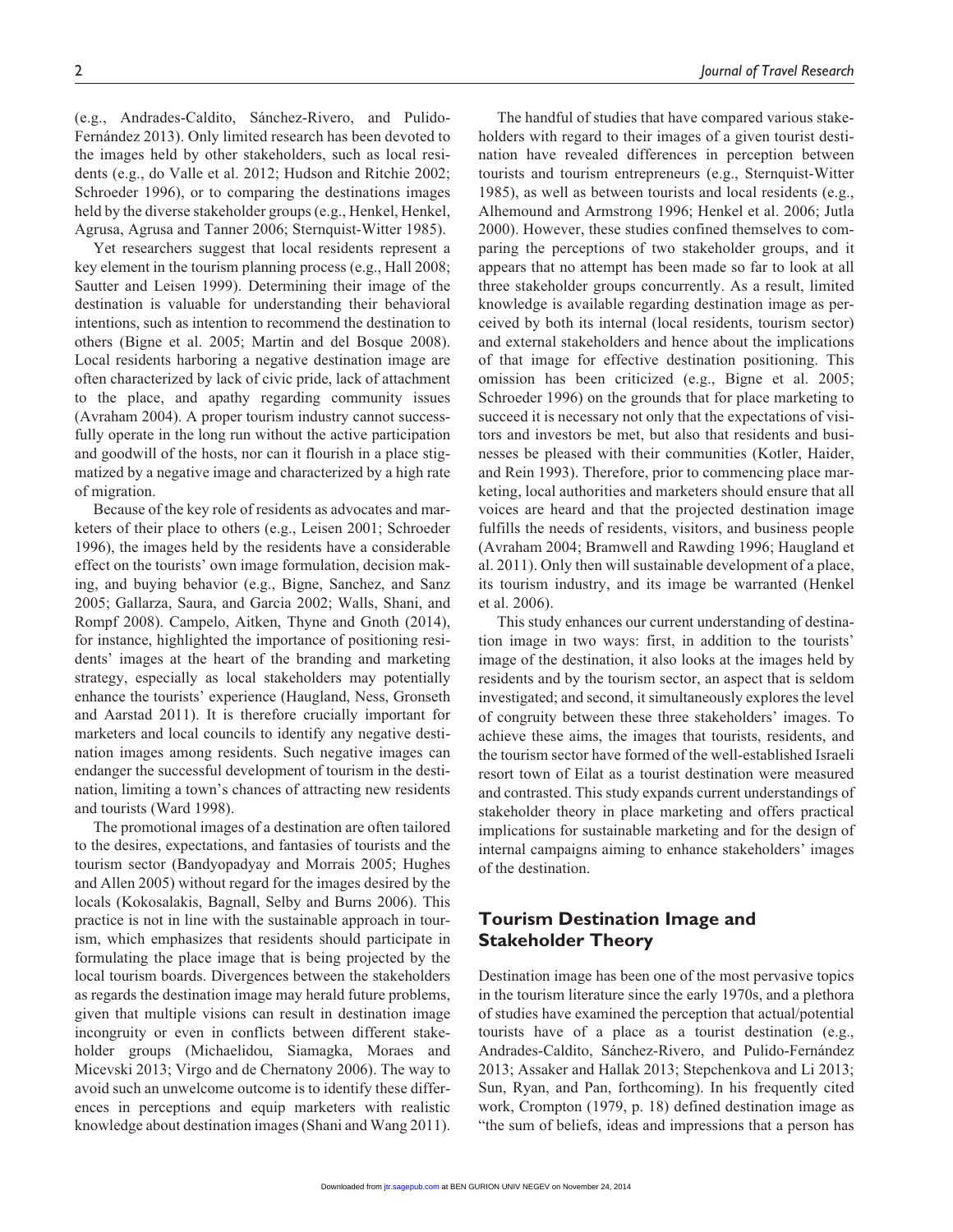of a destination." Lawson and Baud Bovy (1977, p. 10) extended this cognitive-based approach by including the affective component in their definition: "the expression of all objective knowledge, impressions, prejudice, imaginations and emotional thoughts an individual or group might have of a particular place." Nowadays, it is widely accepted that destination image refers to the tourist-based rather than the marketer-based image (Li and Vogelsong 2006).

Although there is no consensus in the literature on how to define destination image, researchers tend to agree that it has three distinctly different but hierarchically interrelated components, namely, cognitive, affective, and conative (e.g., Baloglu and McCleary 1999; Gartner 1993; Lin, Morais, Kerstetter and Hou 2007; Pike and Ryan 2004). The cognitive image component refers to the individual's knowledge, beliefs, and evaluation of the perceived destination attributes. The affective image component is concerned with how individuals feel about the destination (Boo and Busser 2005; Govers, Go, and Kumar 2007). The conative component indicates the behavioral intentions in relation to the destination (i.e. intention to visit) (Boo and Busser 2005; Pike and Ryan 2004). Many factors can potentially influence the formation of a destination image in the mind of the potential/ actual tourist. Gartner (1993) proposed eight image formation agents, which range from induced sources (e.g., traditional forms of advertising) and autonomous sources (e.g., independently produced reports, movies, and documentaries) to organic sources (e.g., information acquired from word-of-mouth communication and/or previous travel to the destination).

As this study set out to examine and contrast the images of a tourist destination as held by distinct stakeholder groups, stakeholder theory seemed the most suitable framework for understanding potential differences between stakeholders. Stakeholder theory suggests that there are several (and diverse) stakeholder groups within a community with different stakes at issue (Easterling 2005). In line with Freeman (1984, p. 46), "a stakeholder in an organization is any group or individual who can affect or is affected by the achievement of the organization's objectives." Stakeholder theory is founded on the democratic principles of community participation and public involvement (Fiorino 1990). When applied to tourism, it asserts that attention should be paid to the interests of all those who may affect or may be affected by its development (Shani and Pizam 2012). The stakeholders involved in tourism are usually the residents, tourists, tourism sector, and local government officials (Goeldner and Ritchie 2009; Kotler, Haider, and Rein 1993). Stakeholder theory has been widely applied in the tourism literature, in the context of such issues as collaboration in local tourism policy making and planning (e.g., d'Angella and Go 2009), residents' attitudes toward tourism (e.g., Byrd, Bosley, and Dronberger 2009; Easterling 2005), and management of stakeholder groups (e.g., Sautter and Leisen 1999).

Within the tourism marketing literature, most of the research dealing with stakeholders and destination image has been preoccupied with the image held by individual stakeholder groups, including tourists (e.g., Hallmann, Zehrer, and Muller 2014; Martin and del Bosque 2008; Stepchenkova and Li 2013), residents (e.g., Hudson and Ritchie 2002; do Valle, Mendes, and Guerreiro 2012; Schroeder 1996), or tourism entrepreneurs/employees (e.g., Sternquist-Witter 1985). Nevertheless, the great bulk of these destination image studies focuses exclusively on the destination images of the tourists, considered to be a key factor in determining the competitiveness of tourism destinations. Destination image, in particular, has been shown to be a pivotal factor not only in destination selection and in determining tourists' intention to visit (e.g., Baloglu and McCleary 1999; Gallarza, Saura, and Garcia 2002) but also in shaping their experience and level of satisfaction during the actual visit (e.g., Chi and Qu 2008; Lee 2009). Post travel, destination image influences future behavioral intentions, such as intention to revisit and willingness to recommend the destination to others (e.g., Chen and Tsai 2007; Ramkissoon, Uysal, and Brown 2011).

The images of other stakeholder groups, such as local residents, have received less attention, the assumption being that their perceptions are less significant for marketing and managing tourism destinations. Furthermore, as noted earlier, in contradistinction to the plethora of destination image studies examining individual stakeholder groups (chiefly tourists), only a limited number of studies compare the images held by the different stakeholder groups. Nonetheless it would appear that different stakeholders—residents versus tourists (e.g., Henkel et al. 2006; Jutla 2000), local tourism entrepreneurs versus tourists (e.g., Sternquist-Witter, 1985)—perceive the same destination differently. In one of the earliest studies devoted to the perceptions of multiple stakeholder groups, Sternquist-Witter (1985) measured the image that tourists and local retailers formed of Traverse City, Michigan, and found that local retailers assessed their place more favorably than visitors in regard to 6 out of 10 attributes. Similarly, in a study conducted in Kuwait, Alhemound and Armstrong (1996) compared samples of Kuwaiti students and English-speaking foreigners. Their findings suggest that foreigners were more impressed with cultural attractions while local residents preferred manufactured attractions. Henkel et al. (2006) also found a significant difference between Thai residents and international tourists' images of Thailand as a tourist destination.

As these studies indicate, tourism stakeholders do not necessarily share the same images of a destination. Divergences in perceptions can lead to conflict between the various stakeholder groups, that is, between local residents and tourists (Byrd, Bosley, and Dronberger 2009; Henkel et al. 2006), and, in turn, to lack of harmony and cohesiveness, both of which are essential for a successful destination image and brand (Csaba 2005). To effectively reduce such conflicts, it is necessary to identify, understand, and integrate all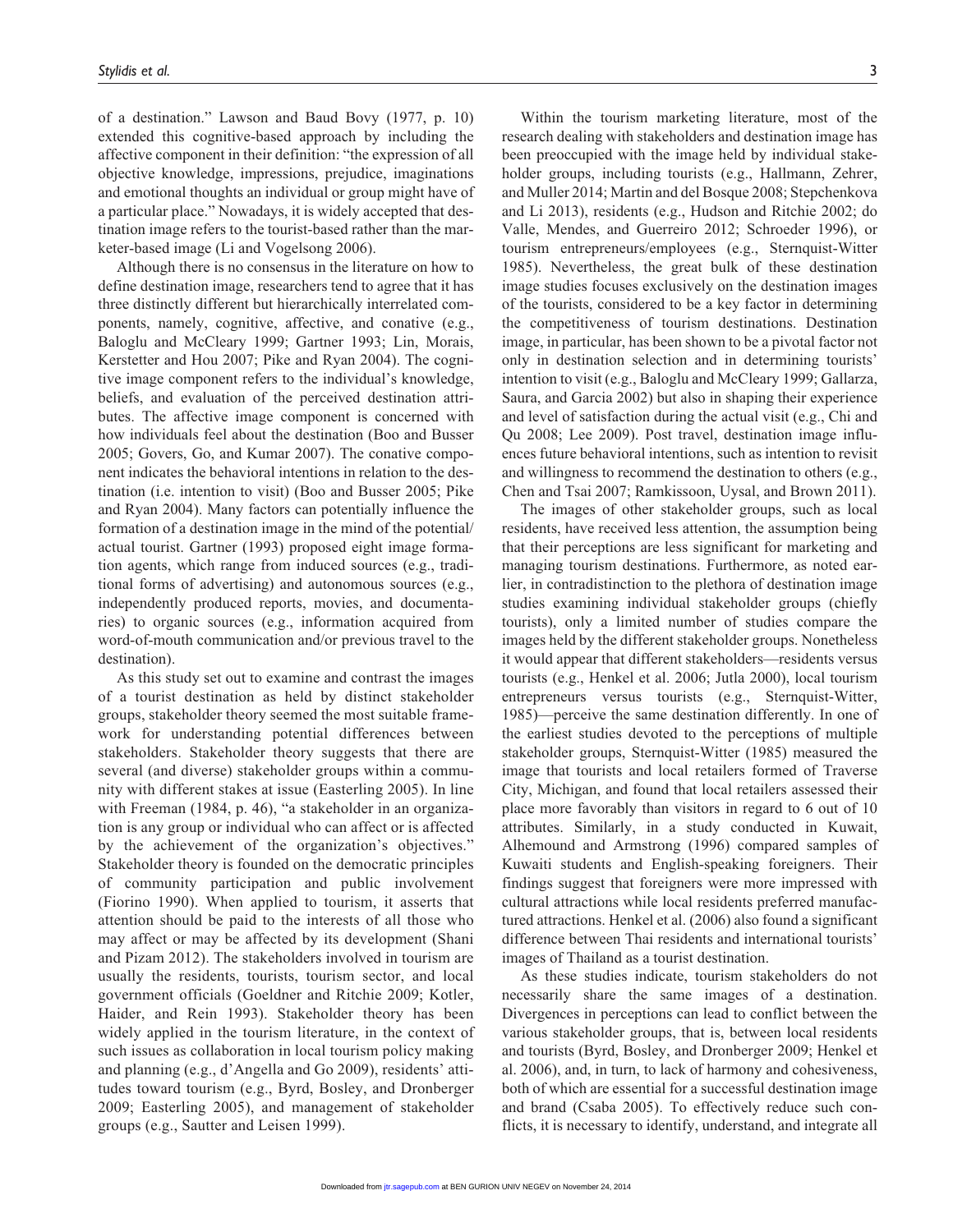stakeholders' images and perceptions (Haugland et al. 2011; Merrilees, Miller, and Herington 2012; Reid, Mair, and George 2004). This process is deemed vital for planning and developing a marketing model for a sustainable tourism product (Henkel et al. 2006). Thus, application of stakeholder theory to destination marketing calls for the examination of the central stakeholder groups' images, especially tourists, residents, and the tourism sector. This study advances current research by exploring and comparing the images that residents, the tourism sector, and tourists hold of Eilat as a tourist destination. Such understanding has become particularly important in today's world, where competition between destinations has intensified because of globalization of the world economy and the concomitant increase in the spatial mobility of capital and people (Bramwell and Rawding 1996).

#### **Study Methods**

#### *Study Setting*

The city of Eilat in Israel was selected as the setting of this study for several reasons. First, limited research has been conducted on the image of tourist destinations located in the Middle East, and Eilat is a key destination in the region. Second, as the number of jobs directly generated by tourism in Eilat is large (7,700), encompassing a significant proportion of the local population, it is important to elucidate the image that the tourism sector holds of the city. Third, Eilat enjoys a high rate of repeat visits by Israeli tourists; an indepth understanding of tourists' images is important for ensuring that such repeat visitations will continue. Fourth, while tourism is a major contributor to the local economy, accounting for 50% of local GDP, the city is facing intense competition from the nearby resorts of Aqaba in Jordan and Taba in Egypt; it has therefore become urgent to investigate Eilat's image and plan its positioning accordingly. Finally, the planned relocation of the Eilat airport is expected to double the number of passengers arriving by air in the next 25 years, and, importantly, will free up a large area in the center of the city for residential and hotel development (Ergas and Felsenstein 2012); so the results of this study should also benefit the planning of tourism to Eilat, a city that is undergoing a process of gradual expansion. All in all, from the point of view of the researcher seeking to understand the images of a tourist destination held by multiple stakeholders, Eilat represents a valuable case study.

Eilat (population 47,500), Israel's southernmost city, is situated at the northern end of the Red Sea on the Gulf of Eilat/Aqaba. It is a prominent tourism destination in the Red Sea region and is Israel's most highly developed sea, sun, and sand resort. The city offers a warm climate, a unique desert landscape, the underwater tropical flora and fauna of the Red Sea, as well as extensive tourism and hospitality facilities. International tourists spent 1,084,000 nights and

domestic tourists 5,671,000 nights in Eilat (50% of all Israeli nights domestically) in 2011. This makes Eilat the most popular destination for domestic tourism in Israel. Currently, the city offers 10,956 hotel rooms, almost onequarter (24.6%) of all the hotel room supply in Israel (Israeli Ministry of Tourism 2012). There were about 7,700 jobs per month in Eilat (in 2011), which amount to 28% of the monthly average for the entire hotel industry in Israel (Belhassen and Shani 2012).

Eilat is significantly remote from other major cities, the distance to Beersheba, the nearest large center, being 241 kilometers (150 miles). The city is artificially divided by the local airport into two zones: a residential quarter, and a tourist area located along the shoreline. Historically Eilat has had a rather transient population, with about 70% of the population living in Eilat for less than 10 years (Eilat Info). The municipality of Eilat estimates that, apart from the legal residents, there are approximately 7,000 African refugees and asylum seekers in the city (Belhassen and Shani, 2012). Consequently, most residents do not feel a strong bond to the city and are not highly concerned with the many issues related to quality of life; as a result, the residential area tends to be ill maintained (Mansfeld 1992).

### *Sampling*

In view of the differences between the three stakeholder groups, independent samples were collected (Andriotis 2005) to ensure that all perspectives would be represented in the study (Goeldner and Ritchie 2009). Numerous studies on destination image have used a nonprobability method for sampling tourists (e.g., Chen and Tsai 2007; Lee, Lee, and Lee 2014; Stepchenkova and Li 2013), mainly because of lack of accurate data regarding the size of the tourist population and the absence of a sampling frame (Prayag and Ryan 2012; Stepchenkova and Li 2013). A similar problem exists in the case of tourism business owners/employees, as Belhassen and Shani (2012) recently discussed in their study of Eilat. Heterogeneous purposive sampling (Finn, Elliot-White, and Walton 2000) was therefore utilized, with the aim of ensuring heterogeneity and variance among the local stakeholders (residents and tourism entrepreneurs/employees) participating in the study, albeit without applying random sampling methods because of the lack of a sampling frame.

Following Chen, Lin, and Petrick (2013), the questionnaire was personally administered to the three stakeholder groups, who were approached mainly in the streets, at their place of work, or at home, on/at a random day/time. In the data collection process, the interviewers were required to exercise their judgment in performing a number of tasks: ensuring that the sample included all three types of stakeholders (Hankinson 2005); purposively selecting an equal number of respondents from each neighborhood in the case of residents; approaching a representative number of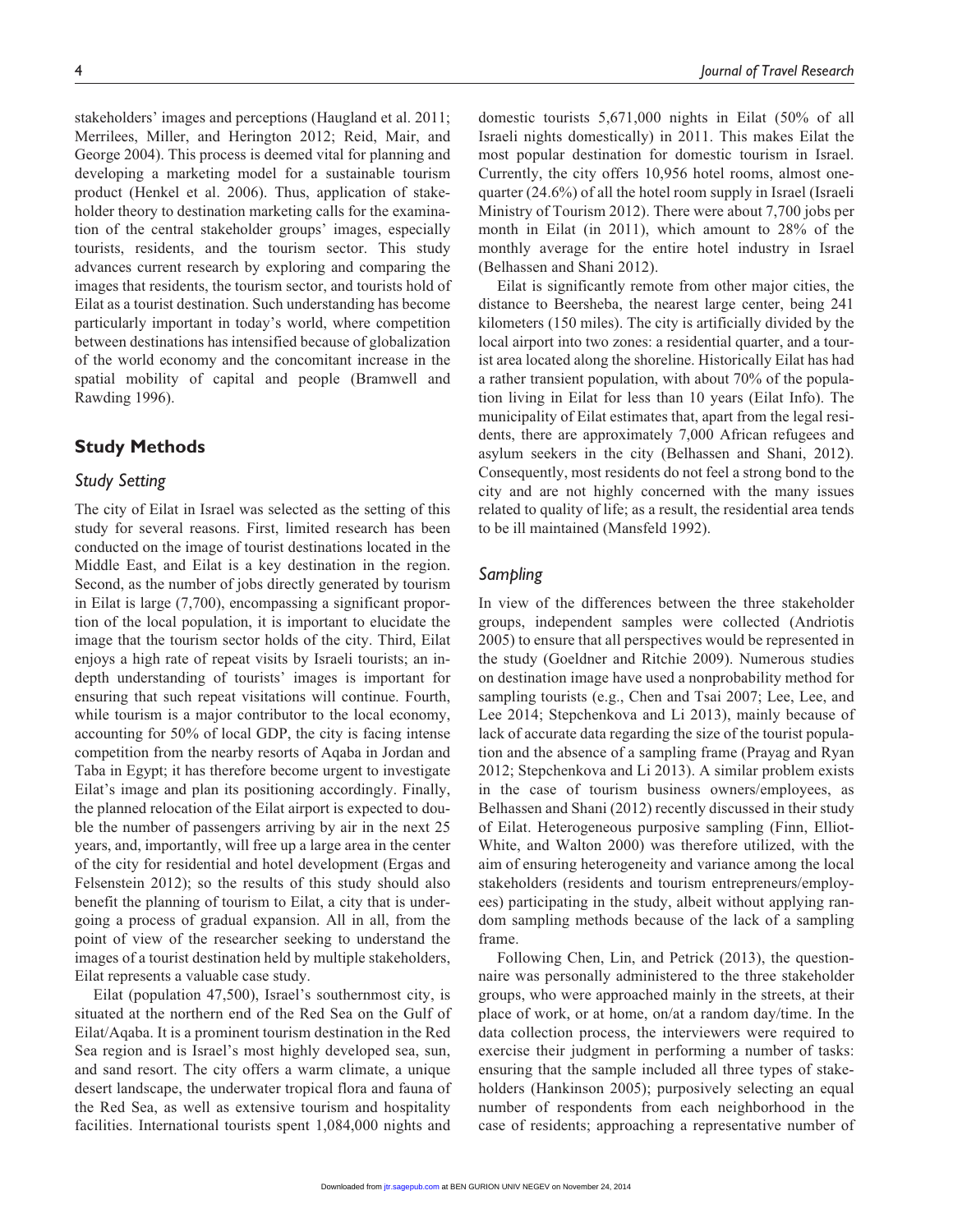accommodation establishments, catering units (restaurants and bars), travel agencies/car rentals, and tourist shops, in the case of tourism business owners/employees; and interviewing tourists from various ethnic backgrounds. The primary purpose was to include all opinions or views so as to enable a detailed exploration and understanding of the stakeholders' image (Ritchie, Lewis, and Elam 2003).

The first sample consisted of adults (over the age of 18) who are permanent residents of Eilat. A screening question in the survey was used in order to differentiate between those who own/run a tourism business (tourism business owners) or work in the tourism industry (tourism employees) from the rest of the local residents. Tourism business owners/ employees were treated as a distinct category in view of their special interests and strong stake in tourism (Byrd, Bosley, and Dronberger 2009). Residents and tourism sector employees were approached in their own neighborhoods or at work and asked to participate in the study. Members of the same household often hold similar views, so to avoid introducing a bias in the results, only one person out of each household approached was allowed to participate (Andriotis 2005).

Using the same sampling method as adopted for local residents and the tourism sector, tourists (the second sample) were approached in the tourist zone, where the vast majority of Eilat hotels, shops, and restaurants are located. A randomized day, time, and site methodology was used to obtain information (Bonn, Joseph, and Dai 2005). While this sampling procedure is helpful in achieving a balanced composition of respondents, it may limit the generalizability of the findings to other destinations, as is further discussed in the final section, Limitations and Future Research Directions. The data were collected between November 2012 and March 2013 using self-administered questionnaires, which were distributed by four trained research assistants. The process was closely supervised and monitored by one of the authors. Of the 900 stakeholders approached, 620 agreed to participate in the study. After discarding 12 incomplete responses, the final sample consisted of 608 usable questionnaires (240 tourists, 200 residents of Eilat, and 168 tourism business owners/employees in Eilat), resulting in an average response rate of 67.5%.

#### *Study Instrument*

A single questionnaire composed of three sections was developed in order to investigate the image that the three stakeholders had of Eilat as a tourist destination. Most of the questions were applicable to all the groups and were used to examine differences and similarities between them. The questionnaire also contained some items applicable exclusively to residents and tourism entrepreneurs/employees, or else to tourists (only the common questions are presented in the findings section).

In accordance with previous destination image research, a multi-item measure of destination image was utilized. With

this technique, a place is evaluated by the population under study for each of the attributes included in the measure, and the results are then combined into a profile depicting the image of the place studied. The multi-item scale was preferred to a single measurement for two main reasons. First, a plethora of studies (e.g., Beerli and Martin 2004; Bonn, Joseph, and Dai 2005; Lin et al. 2007) have delineated a number of destination image dimensions and argued that destination image is a complex and multifaceted concept. Second, a multi-item measure enables a better understanding of the construct under study, given that several image attributes are specified and incorporated into a standardized instrument (Lin et al. 2007; Martin and del Bosque 2008).

The questionnaire was prepared following a review of the existing literature on destination image (e.g., Baloglu and McCleary 1999; Beerli and Martin 2004; Echtner and Ritchie 1991; Prayag 2009; Tasci and Holecek 2007). In the first stage of design, a list of place attributes, both functional and psychological (Echtner and Ritchie 1991), was generated on the basis of previous studies. The most frequently measured attributes of the cognitive component of destination image are scenery, natural attractions, climate, friendliness of the locals, nightlife-entertainment, appealing cuisine-food, shopping and accommodation facilities, safety, tourist activities, and local infrastructure. A group of 20 local residents, tourism entrepreneurs/employees, and tourists in Eilat were enlisted for an item selection exercise, and the 26 items most frequently mentioned and most relevant to Eilat items were retained. As in past research on destination image, a 7-point Likert-type scale was used, with responses ranging from 1 (strongly disagree) to 7 (strongly agree) (e.g., Chi and Qu 2008; Lee 2009). The affective component of image was evaluated using four affective image attributes on a 7-point semantic differential scale. The four affective attributes drawn from previous research are: distressing-relaxing, unpleasant-pleasant, boring-exciting, and sleepy-lively (e.g., Baloglu and McCleary 1999; Martin and del Bosque 2008).

Apart from the image-attribute questions, the stakeholders were asked to evaluate the overall image of Eilat, first as a tourist destination and then as a place to live, on a 7-point scale ranging from 1 (very unfavorable) to 7 (very favorable) (e.g., Baloglu and McCleary 1999; Beerli and Martin 2004). They were also asked to express their intention to recommend Eilat to others as a tourist destination and as a place to live on a scale from 1 (very unlikely) to 7 (very likely) (e.g., Chi and Qu 2008; Prayag 2009). The third section of the questionnaire contained questions about the demographic characteristics of the respondents, including gender, age, educational level, marital status, and income (the second section is not presented here since it included questions not relevant to this study).

Prior to main data collection, a pilot test was conducted among 30 residents of Eilat in order to ensure the clarity, relevancy, and suitability of the research instrument. A few wording problems were corrected, but no other substantial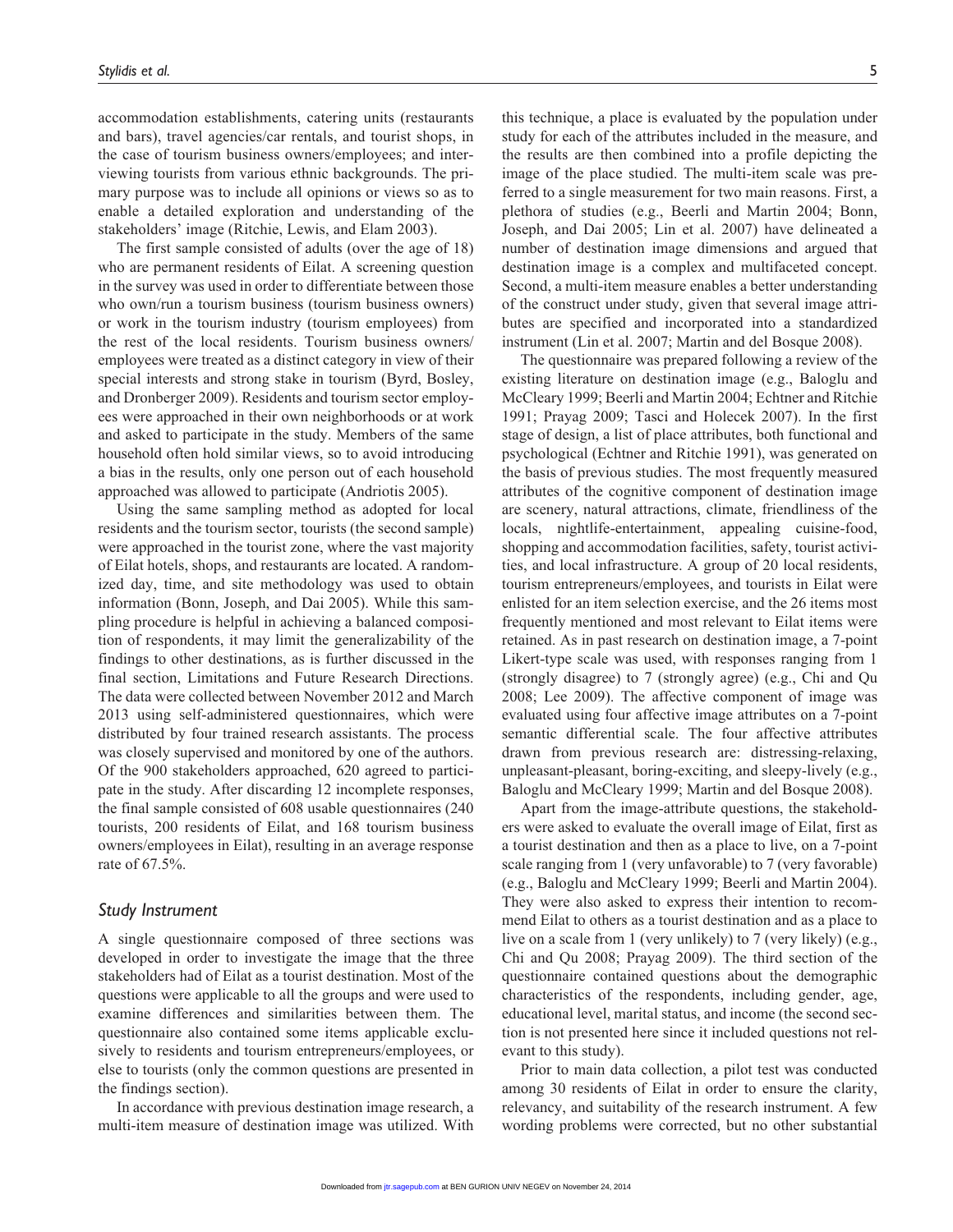changes were required. Thus the pilot study enhanced both the instrument's face validity and the intelligibility of the questions. The questionnaire, originally written in English, was translated into Hebrew by a professional translator for the benefit of the residents and Hebrew-speaking tourists, then reviewed by a language editor to ensure the reliability of the translated version. To further verify the accuracy of the translation, the back-translation technique was used (e.g., Henkel et al. 2006). Finally, the use of surveyors with a command of both Hebrew and English minimized the risk of response problems due to language barriers (Bonn, Joseph, and Dai 2005).

A reliability analysis (Cronbach's alpha) was performed for the cognitive and affective image scales. The Cronbach's alpha value of the cognitive image scale (26 items) was 0.89 for residents ( $n = 200$ ), 0.86 for the tourism sector ( $n = 168$ ), and 0.87 for tourists ( $n = 240$ ). The relevant alpha value for the affective image scale (4 items) was 0.69 for residents, 0.67 for the tourism sector, and 0.57 for tourists. All cases were above the cut-off criterion of 0.6 (Peterson 1994), apart from the affective image scale for tourists, which was still over the cut-off of 0.50 suggested by Pedhazur and Schmelkin (1991). Thus, the results indicated that the reliability of the scales was acceptable for measuring stakeholders' cognitive and affective images.

#### **Results and Discussion**

#### *Sociodemographic Characteristics*

The research was based on a sample of 608 persons, including tourists ( $n = 240$ ), residents of Eilat ( $n = 200$ ), and tourism business owners/employees in Eilat (*n* = 168). As can been seen in Table 1, of the 608 stakeholders who participated in the study, 54% were female and 46% male. Most were single (53%) and reported university studies as the highest educational level they had attained (45%). The majority of respondents were currently employed, either full- (56%) or part-time (15%). In terms of respondents' age, the largest groups in the sample were the 25–34-year-olds (41%) and the 18–24-year-olds (28%), whereas respondents aged over 55 years were in the minority (7%). With regard to income, the majority of the stakeholders reported earning much less or less (57%) than the national average (8,000 new Israeli shekels [NIS]/month; approximately US\$2,100), with only 21% earning more than the national standard.

Within the local residents' sample  $(n = 200)$ , women accounted for 59% and men for 41% of the respondents. The majority of the local residents were single (57%), less than 34 years old (67%), employed full-time (45%), and holders of an academic degree (45%). Finally, 41% of the residents stated that they had lived in Eilat for more than 10 years, whereas 12% were considered newcomers (<1 year of residence). Regarding the sample of residents working in the tourism sector ( $n = 168$ ), most were single (62%), female (54%), and less than 34 years old (73%). In comparison with the rest of the residents, most had lower educational qualifications (GED) (40%). They were mainly working full-time (66%) and had been living in Eilat for more than 10 years (46%). Finally, in the tourists' sample  $(n = 240)$ , males and females were almost equally represented (51% and 49%, respectively). In contrast with the two other stakeholder groups, most tourists were married (48%). Half of the tourists had an academic degree (53%) and were employed fulltime (59%). The vast majority of the tourists had visited Eilat in the past  $(68%)$ .

Overall, based on the gender and age profile of Eilat residents (Eilat Census 2003), it appears that the sample of residents was generally representative of the city's population. Additionally, the sample of the tourism sector featured similar sociodemographic characteristics to those described in a recent study in Eilat (see Belhassen and Shani 2012).

#### *Descriptive Statistics (Total Sample)*

Three tourism stakeholder groups were asked to indicate their level of agreement or disagreement with a battery of attributes used to describe Eilat as a tourist destination (see Table 2). Most respondents held a rather favorable (mean score over 5) image of Eilat on a number of aspects, including scenery, quality of the hotels, climate, restaurants, watersports and beaches, shopping and sport facilities, safety and security, and friendliness of the locals. Respondents also tended to agree that Eilat offers well known attractions, good nightlife, value for money, excellent quality of services, cleanliness, accessibility and political stability. On the other hand, most expressed slight disagreement with the notion that Eilat offers a good transportation system and local infrastructure, a variety of flora-fauna and interesting historic sites. In terms of the affective component of image, stakeholders evaluated Eilat as pleasant, relaxing, lively, and to a lesser extent exciting (Table 3). The overall image of Eilat as a tourist destination was favorable, and respondents rated Eilat more favorably as a tourist destination  $(M = 5.44)$  than as a place to live  $(M = 4.57)$  (see Table 4). Finally, most stakeholders noted that they would recommend Eilat to others as a tourist destination  $(M = 5.74)$  but appeared less inclined to recommend it as a place to live  $(M = 4.34)$ .

## *The Stakeholder Groups Compared: Is a Congruent Tale Possible?*

A multivariate analysis of variance (MANOVA) followed by post hoc test (Tukey) was conducted to identify potential differences between the three groups. The overall MANOVA test was significant (Wilks's Lambda =  $0.631$ ,  $F = 4.249$ ,  $df = 60$ ,  $P < .001$ ). The results presented in Tables 2 and 3 indicate that there were statistically significant differences  $(\alpha = 0.05)$  between the three stakeholder groups for 27 out of the 30 attributes used to measure Eilat's cognitive and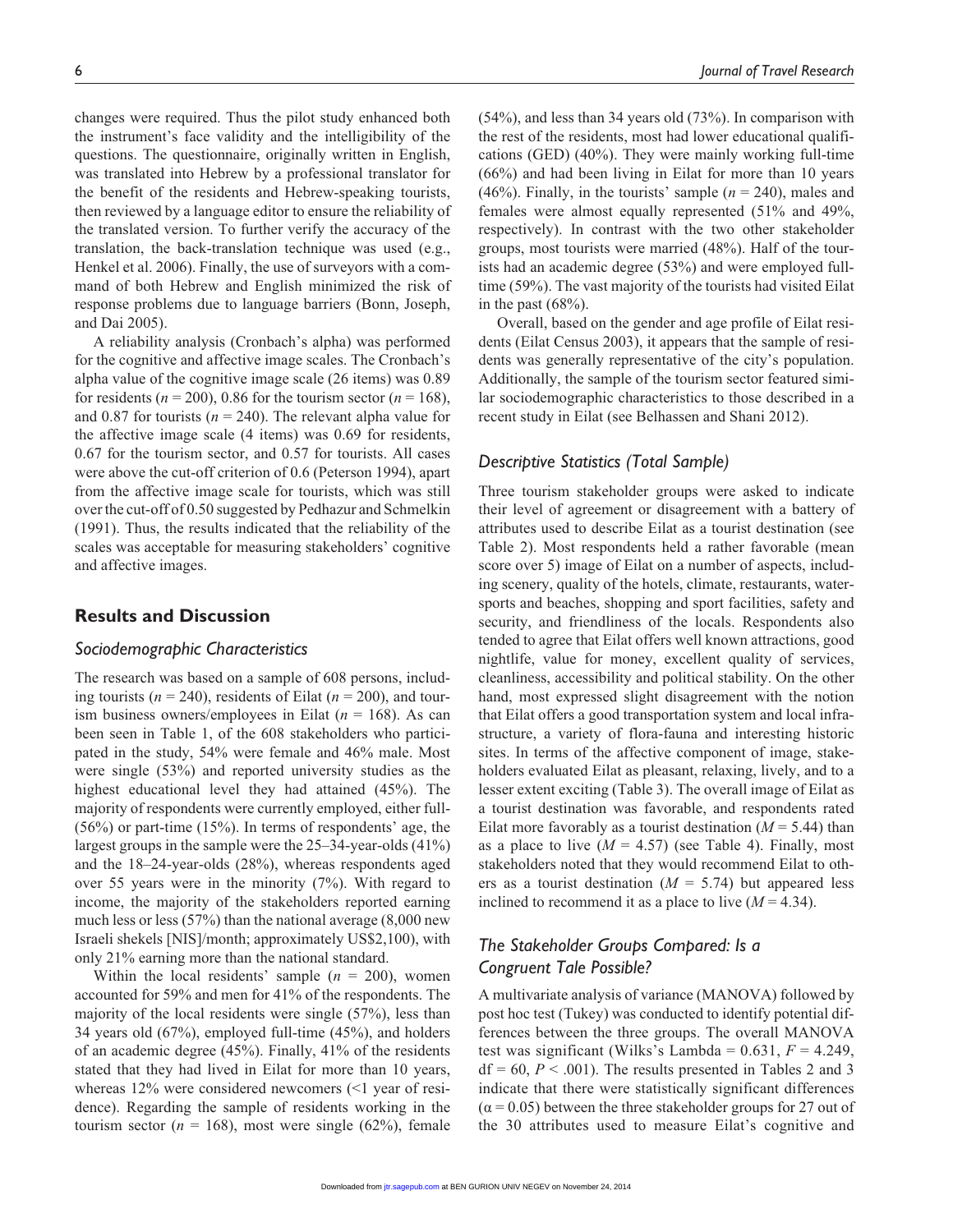#### **Table 1.** Respondents' Profile.

| Variable             | All Stakeholders<br>$(n = 608)$ |      | Residents<br>$(n = 200)$ |      | <b>Tourism Sector</b><br>$(n = 168)$ |                          | Tourists<br>$(n = 240)$ |       |
|----------------------|---------------------------------|------|--------------------------|------|--------------------------------------|--------------------------|-------------------------|-------|
|                      | n                               | $\%$ | $\boldsymbol{n}$         | $\%$ | $\boldsymbol{n}$                     | $\%$                     | n                       | $\%$  |
| Gender               |                                 |      |                          |      |                                      |                          |                         |       |
| Male                 | 280                             | 46.4 | 82                       | 41.2 | 77                                   | 45.8                     | 2                       | 51.3  |
| Female               | 323                             | 53.6 | 117                      | 58.8 | 91                                   | 54.2                     | 115                     | 48.7  |
| Marital status       |                                 |      |                          |      |                                      |                          |                         |       |
| Single               | 313                             | 53.0 | 108                      | 56.5 | 0                                    | 61.6                     | 104                     | 44. I |
| Married              | 232                             | 39.3 | 71                       | 37.2 | 48                                   | 29.3                     | 113                     | 47.9  |
| Other                | 46                              | 7.7  | 12                       | 6.3  | 15                                   | 9.1                      | 9                       | 8.0   |
| Age                  |                                 |      |                          |      |                                      |                          |                         |       |
| $18 - 24$            | 169                             | 27.9 | 56                       | 28.1 | 50                                   | 29.7                     | 63                      | 26.5  |
| $25 - 34$            | 248                             | 41.0 | 77                       | 38.7 | 72                                   | 42.9                     | 99                      | 41.5  |
| $35 - 44$            | 93                              | 15.4 | 36                       | 8.1  | 24                                   | 14.3                     | 33                      | 13.9  |
| $45 - 54$            | 52                              | 8.6  | 17                       | 8.5  | 9                                    | 5.4                      | 26                      | 10.9  |
| $\geq 55$            | 43                              | 7.1  | $\overline{13}$          | 6.6  | 3                                    | 7.7                      | 17                      | 7.2   |
| Level of education   |                                 |      |                          |      |                                      |                          |                         |       |
| High school          | 48                              | 8.0  | 3                        | 6.7  | 17                                   | 10.2                     | 18                      | 7.6   |
| GED or other         | 190                             | 31.9 | 67                       | 34.5 | 67                                   | 40.1                     | 56                      | 23.7  |
| Professional diploma | 91                              | 15.2 | 26                       | 13.4 | 29                                   | 17.4                     | 36                      | 15.3  |
| Academic degree      | 268                             | 44.9 | 88                       | 45.4 | 54                                   | 32.3                     | 126                     | 53.4  |
| Occupation           |                                 |      |                          |      |                                      |                          |                         |       |
| Full-time employee   | 338                             | 56.2 | 89                       | 45.4 | 110                                  | 65.5                     | 139                     | 58.6  |
| Part time employee   | 87                              | 14.5 | 24                       | 2.1  | 35                                   | 20.8                     | 30                      | 12.6  |
| Soldier              | 23                              | 3.8  | $\overline{7}$           | 3.6  | $\equiv$                             | $\equiv$                 | 4                       | 5.9   |
| Self-employed        | 37                              | 6.2  | 8                        | 4.1  | $\overline{0}$                       | 6.0                      | 21                      | 8.9   |
| Unemployed           | 26                              | 4.3  | $\mathbf{H}$             | 5.6  | $\equiv$                             | $\equiv$                 | 3                       | 5.5   |
| Retired              | 12                              | 2.0  | 5                        | 2.6  | $\equiv$                             | $\overline{\phantom{0}}$ | $\overline{7}$          | 3.0   |
| Student              | 64                              | 10.7 | 47                       | 24.0 | 12                                   | 7.1                      | 5                       | 2.1   |
| Other                | 4                               | 2.3  | 5                        | 2.6  | $\mathbf{I}$                         | 0.6                      | 8                       | 3.4   |
| Years lived in Eilat |                                 |      |                          |      |                                      |                          |                         |       |
| $\leq$               | 39                              | 10.9 | 23                       | 11.7 | 16                                   | 10.0                     |                         |       |
| $I - 4$              | $\mathbf{H}$                    | 31.1 | 63                       | 32.0 | 48                                   | 30.0                     |                         |       |
| $5 - 10$             | 53                              | 14.8 | 31                       | 15.7 | 22                                   | 13.8                     |                         |       |
| $\geq$ 10            | 154                             | 43.2 | 80                       | 40.6 | 74                                   | 46.2                     |                         |       |
| Income (8,000 NIS)   |                                 |      |                          |      |                                      |                          |                         |       |
| Much lower           | 174                             | 29.2 | 71                       | 37.2 | 55                                   | 33.1                     | 48                      | 20.2  |
| Lower                | 168                             | 28.2 | 64                       | 33.5 | 56                                   | 33.7                     | 48                      | 20.2  |
| Equal to             | 127                             | 21.4 | 31                       | 16.2 | 39                                   | 23.5                     | 57                      | 23.9  |
| Higher               | 82                              | 13.8 | 16                       | 8.4  | 4                                    | 8.5                      | 52                      | 21.8  |
| Much higher          | 44                              | 7.4  | 9                        | 4.7  | $\overline{2}$                       | 1.2                      | 33                      | 13.9  |
| <b>Visits</b>        |                                 |      |                          |      |                                      |                          | 76                      | 32.5  |
| First time           |                                 |      |                          |      |                                      |                          | 158                     | 67.5  |
| Repeat visit         |                                 |      |                          |      |                                      |                          |                         |       |

Note: GED = General Educational Development test; NIS = new Israeli shekels.

affective image. These findings support the notion that there are fundamental incongruities in the perceptions and images of tourist destinations between stakeholder groups.

A Tukey post hoc test was conducted to determine where the differences resided between the three groups (Bonn, Joseph, and Dai 2005). Tables 2 and 3 show the results of the MANOVA and Tukey tests. Except for three attributes (scenery, flora, relaxing), tourists and local residents had

different images of Eilat. In all 27 cognitive and affective evaluations, tourists  $(n = 240)$  were found to be more positive than local residents  $(n = 200)$ . Local residents also differed from local tourism entrepreneurs/employees (*n* = 168) in respect to 15 items, with the latter group being more positive in all attributes where a significant difference was found. On the other hand, residents and the tourism sector held similar images of Eilat regarding its natural attractions (scenery,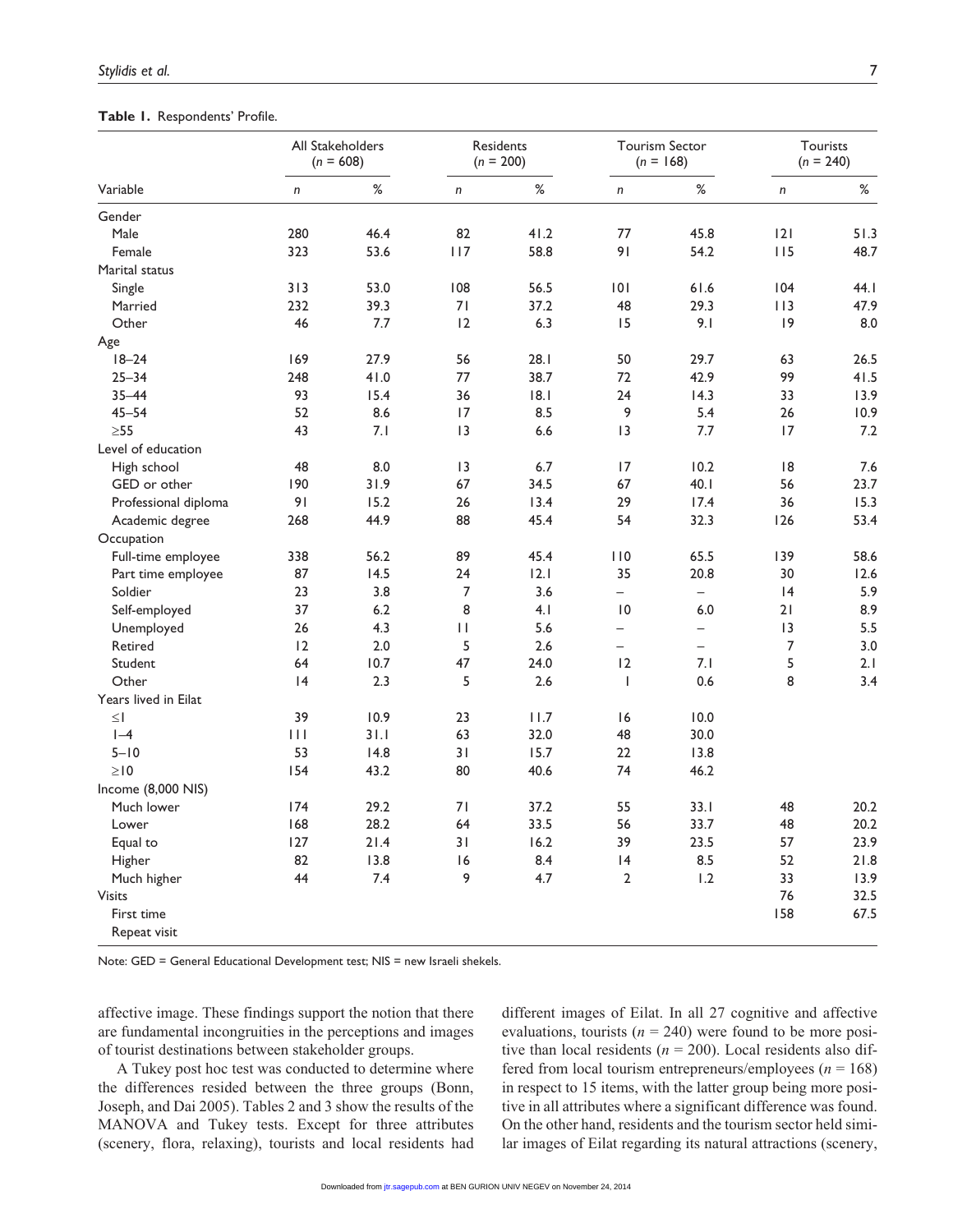**Table 2.** Stakeholders' Cognitive Images of Eilat.

|                               | All Groups  | <b>Residents</b>  | <b>Tourism Sector</b> | <b>Tourists</b>   |         |              |
|-------------------------------|-------------|-------------------|-----------------------|-------------------|---------|--------------|
| Variable                      | $(n = 608)$ | $(n = 200)$       | $(n = 178)$           | $(n = 240)$       | F Ratio | Significance |
| Cognitive image               | 4.72        | 4.35 <sup>c</sup> | 4.68 <sup>b</sup>     | 5.06 <sup>a</sup> | 55.550  | < .001       |
| Scenic beauty                 | 6.24        | 6.28              | 6.20                  | 6.22              | .617    | .540         |
| Pleasant weather              | 5.67        | $5.39^{b}$        | 5.79 <sup>a</sup>     | $5.82^{a}$        | 6.855   | .001         |
| Variety of flora and fauna    | 3.70        | 3.60              | 3.69                  | 3.79              | 1.573   | .208         |
| Nice beaches                  | 5.37        | $5.13^{b}$        | $5.23^{b}$            | 5.66 <sup>a</sup> | 9.818   | < .001       |
| Quality hotels                | 5.67        | 5.29 <sup>c</sup> | $5.60^{b}$            | 6.03 <sup>a</sup> | 20.282  | < 0.001      |
| Appealing restaurants         | 5.58        | 5.16 <sup>c</sup> | 5.62 <sup>b</sup>     | 5.92 <sup>a</sup> | 21.727  | < .001       |
| Excellent service quality     | 4.89        | $4.36^{b}$        | 4.71 <sup>b</sup>     | 5.45 <sup>a</sup> | 28.692  | < .001       |
| Variety of shops              | 5.13        | 4.66 <sup>b</sup> | $5.24^{a}$            | 5.44 <sup>a</sup> | 13.813  | < .001       |
| Good nightlife                | 4.42        | 4.09 <sup>b</sup> | 4.65 <sup>a</sup>     | 4.53 <sup>a</sup> | 7.192   | .001         |
| Opportunities for sports      | 5.21        | $4.87^{b}$        | $5.13^{b}$            | 5.54 <sup>a</sup> | 15.371  | < .001       |
| Unique water sports           | 5.52        | 5.19 <sup>c</sup> | $5.50^{b}$            | 5.80 <sup>a</sup> | 11.645  | < .001       |
| Interesting festivals         | 3.96        | $3.73^{b}$        | 4.01 <sup>ab</sup>    | 4.13 <sup>a</sup> | 3.619   | .027         |
| Well-known attractions        | 4.56        | 4.08 <sup>c</sup> | $4.57^{b}$            | 4.94 <sup>a</sup> | 16.086  | < .001       |
| Variety of tourist activities | 4.80        | 4.39 <sup>b</sup> | 4.76 <sup>b</sup>     | 5.18 <sup>a</sup> | 13.746  | < .001       |
| Interesting historic sites    | 2.95        | 2.52 <sup>c</sup> | 2.99 <sup>b</sup>     | 3.27 <sup>a</sup> | 13.619  | < .001       |
| Convenient transportation     | 3.77        | 3.12 <sup>c</sup> | 3.86 <sup>b</sup>     | 4.25 <sup>a</sup> | 25.075  | < .001       |
| Developed infrastructure      | 3.80        | 3.17 <sup>b</sup> | 3.47 <sup>b</sup>     | 4.56 <sup>a</sup> | 51.091  | < .001       |
| Ease of access                | 4.34        | 4.07 <sup>b</sup> | 4.39 <sup>ab</sup>    | 4.53 <sup>a</sup> | 5.125   | .006         |
| Personal safety and security  | 5.10        | 4.80 <sup>b</sup> | 5.16 <sup>a</sup>     | $5.32^{a}$        | 8.315   | < .001       |
| Political stability           | 4.26        | 4.02 <sup>b</sup> | 4.31 <sup>a</sup>     | 4.41 <sup>a</sup> | 5.831   | .003         |
| Friendly local people         | 5.11        | 4.79 <sup>b</sup> | 5.11 <sup>b</sup>     | $5.38^{a}$        | 9.710   | < 0.01       |
| Exotic atmosphere             | 4.46        | 4.00 <sup>c</sup> | $4.44^{b}$            | 4.87 <sup>a</sup> | 17.456  | < .001       |
| Good name and reputation      | 4.46        | 3.78 <sup>c</sup> | 4.37 <sup>b</sup>     | 5.11 <sup>a</sup> | 41.368  | < 0.001      |
| Good value for money          | 4.36        | $3.95^{b}$        | 4.03 <sup>b</sup>     | 4.93 <sup>a</sup> | 20.522  | < .001       |
| A clean environment           | 4.58        | 3.92 <sup>c</sup> | 4.29 <sup>b</sup>     | 5.33 <sup>a</sup> | 47.241  | < .001       |
| Crowded places                | 4.79        | 4.60 <sup>b</sup> | $4.62^{b}$            | 5.06 <sup>a</sup> | 7.860   | < 0.001      |

Note: *F* and significance level are presented for the multivariate analysis of variance. Significant differences in the means between pairs of the three stakeholder groups (tourists, local residents, and tourism sector) based on the Tukey test are indicated by the letters a, b, and c. Pairs of means that do not have the same letter are significantly different whereas those pairs of means that have the same superscript are not significantly different.

|  | Table 3. Stakeholders' Affective Images of Eilat. |  |  |  |  |
|--|---------------------------------------------------|--|--|--|--|
|--|---------------------------------------------------|--|--|--|--|

| Variable               | All Groups<br>$(n = 608)$ | Residents<br>$(n = 200)$ | Tourism<br>Sector<br>$(n = 178)$ | Tourists<br>$(n = 240)$ | F Ratio | Significance |
|------------------------|---------------------------|--------------------------|----------------------------------|-------------------------|---------|--------------|
| Affective Image        | 5.18                      | 4.92 <sup>c</sup>        | $5.15^{b}$                       | $5.42^{\circ}$          | 16.609  | < 0.01       |
| Distressing - Relaxing | 5.32                      | 5.36                     | 5.44                             | 5.21                    | 1.297   | .274         |
| Unpleasant - Pleasant  | 5.63                      | $5.42^{b}$               | $5.44^{b}$                       | 5.92 <sup>a</sup>       | 10.278  | < 0.001      |
| Boring - Exciting      | 4.52                      | 4.14 <sup>c</sup>        | 4.47 <sup>b</sup>                | 4.86 <sup>a</sup>       | 15.252  | < 0.001      |
| Sleepy - Lively        | 5.22                      | 4.72 <sup>b</sup>        | 5.09 <sup>b</sup>                | $5.74^{a}$              | 24.379  | < 0.01       |

Note: *F* and significance level are presented for the multivariate analysis of variance. Significant differences in the means between pairs of the three stakeholder groups (tourists, local residents, and tourism sector) based on the Tukey test are indicated by the letters a, b, and c. Pairs of means that do not have the same letter are significantly different whereas those pairs of means that have the same superscript are not significantly different.

flora and fauna, nice beaches), infrastructure (infrastructure, accessibility, sports) and some less tangible characteristics, such as relaxing, pleasant, crowded, and value for money. Lastly, tourists differed from local tourism entrepreneurs/ employees on 20 attributes, the tourists expressing the most positive perception regarding each of those items. Tourists and local tourism entrepreneurs/employees shared some

common images of Eilat as regards its natural attractions (scenery, weather, flora and fauna), tourist amenities (shopping, nightlife, festivals), and the less tangible aspects of safety, stability, and relaxing. Overall, tourists harbored a more positive perception than the other two stakeholder groups for all image attributes apart from three (scenery, nightlife, relaxing), while local residents had the least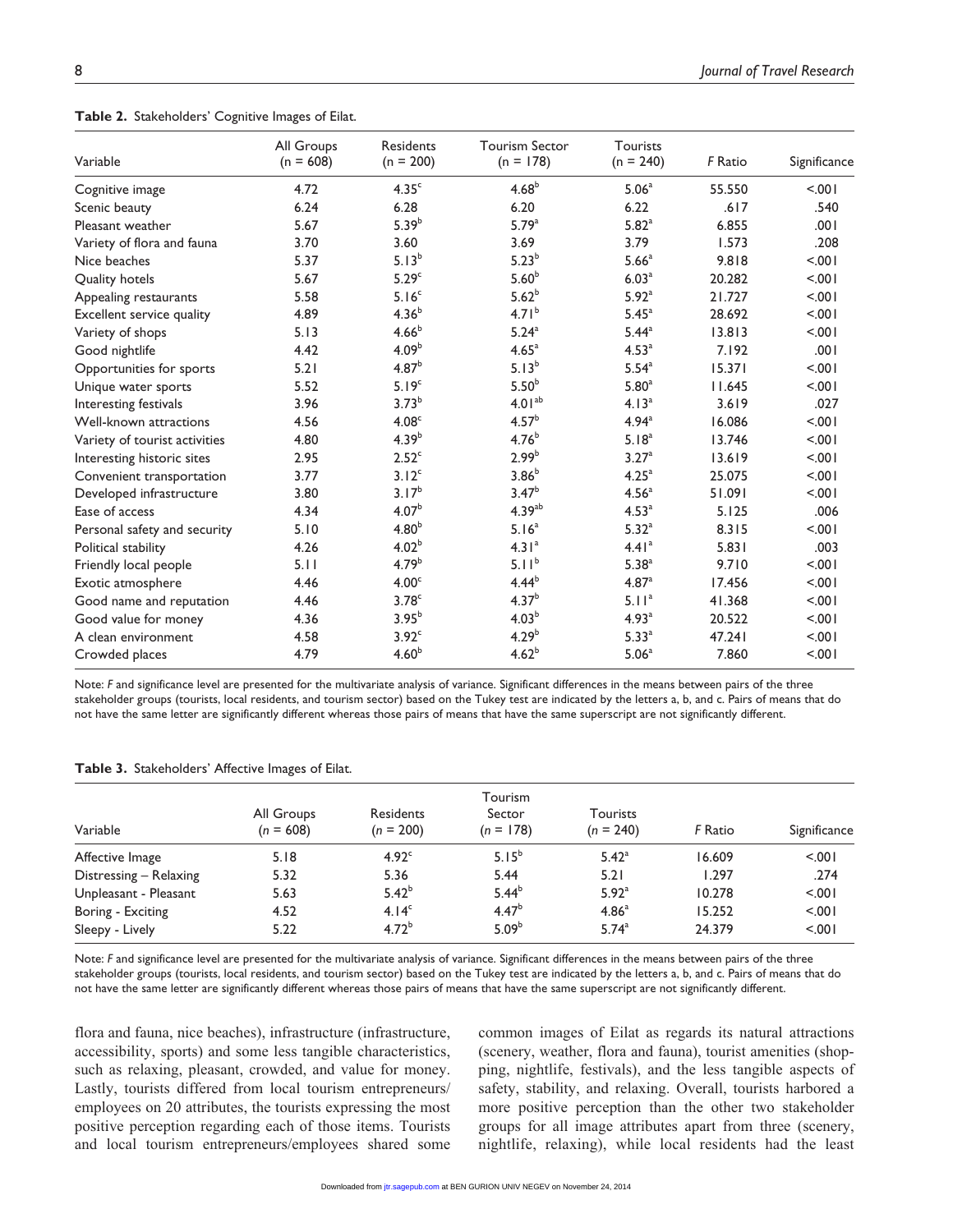| Overall Image   | All Groups<br>$(n = 608)$ | Residents<br>$(n = 200)$ | Tourism Sector<br>$(n = 178)$ | Tourists<br>$(n = 240)$ | F Ratio | Significance |
|-----------------|---------------------------|--------------------------|-------------------------------|-------------------------|---------|--------------|
| Overall TDI     | 5.44                      | $5.16^{b}$               | $5.21^{b}$                    | $5.84^{a}$              | 20.814  | 5.001        |
| Overall PLI     | 4.57                      | 4.65 <sup>a</sup>        | $4.88^{a}$                    | $4.28^{b}$              | 7.990   | < 0.01       |
| Recommend as TD | 5.74                      | $5.36^{b}$               | 5.60 <sup>b</sup>             | $6.15^{a}$              | 18.607  | < 0.01       |
| Recommend as PL | 4.34                      | 4.51 <sup>a</sup>        | 4.79 <sup>a</sup>             | $3.88^{b}$              | 13.885  | 5.001        |

**Table 4.** Stakeholders' Overall Images of Eilat and Their Intention to Recommend It.

Note: F and significant level are presented for the multivariate analysis of variance. Significant differences in the means between pairs of the three stakeholder groups (tourists, local residents, and tourism sector) based on the Tukey test are indicated by the letters a, b, and c. Pairs of means that do not have the same letter are significantly different whereas those pairs of means that have the same superscript are not significantly different.

positive image of Eilat. Tourism entrepreneurs/employees scored half-way between the two other groups in all cases (Tables 2 and 3).

In terms of the overall image of Eilat as a tourist destination and as a place to live, as well as stakeholders' intention to recommend it to others, statistically significant differences were recorded between the three groups (Table 4). Tourists harbored a more favorable perception of Eilat as a tourist destination and were more likely to recommend it to others, as compared with the tourism sector and residents. On the other hand, tourism entrepreneurs/employees perceived Eilat more favorably as a place to live and were more likely to recommend it to others as compared with residents and tourists, who ranked second and third, respectively.

In sum, the results indicate that there were significant divergences in the images held by the three stakeholder groups. This finding is in line with previous research reporting differences between residents and tourists (e.g., Henkel et al. 2006; Jutla 2000) and between tourists and local entrepreneurs (Sternquist-Witter 1985). In a study conducted in Simla (India), Jutla (2000) found that there were two distinct images of the destination, namely one held by local residents and another by tourists. Sternquist-Witter (1985) reported that local entrepreneurs had a more positive image of the Traverse City than the tourists. The present study, on the other hand, found that it was the tourists, rather than the local residents or the tourism sector, who evaluated Eilat more favorably.

The image differences noted among the stakeholders of Eilat does not seem to be attributable to differences in level of familiarity with the destination. The vast majority of the tourists (68%) have visited Eilat previously, and past research suggests that tourists' images tend to be more realistic and complex after they had visited a destination (e.g., Hsu, Wolfe, and Kang 2004). A more likely explanation may lie in the particular lens through which each group perceives the destination. A study by Merrilees, Miller, and Herington (2012) revealed that each stakeholder group uses its own filter or lens when it perceives and interprets the image of a city. The factors that may have shaped these filters and lens are discussed next.

*The first tale: The tourists' image of Eilat.* Of the three stakeholders examined here, tourists  $(n = 240)$  were the group that harbored the most positive image of Eilat (overall cognitive image mean: 5.06; overall affective image mean: 5.42). Tourists reported more favorable perceptions of the fine climate and beaches, as well as of the amenities—hotels, restaurants, and shops. Indeed, Eilat offers dessert landscapes, a rich underwater life, high temperatures, and beaches accessible the year round (Sugarman, 2000). All of these increase the attractiveness of Eilat in the tourists' eyes. The image of Eilat as an exceptional experience, a unique, exotic, and prominent tourist destination, is hardly new—it has been cultivated by the Israeli tourist industry since the 1950s (Azaryahu 2005). This mainly positive image reinforces the competitiveness of Eilat as a tourist destination (e.g., Avraham 2004; Baloglu and McCleary 1999).

While tourists held the most favorable cognitive, affective, and overall image of Eilat as a tourist destination, they held the least favorable overall image of Eilat as a place to live. Thus, Eilat's reputation as a "paradise" appears to break down outside of the context of tourism. Tourism images developed by marketers and reproduced by tourists arguably pay less attention to the characteristics of the destination as a place to live (Britton 1979; Echtner and Prasad 2003).

*The second tale: The tourism sector's image of Eilat.* In this study the local tourism sector  $(n = 168)$  manifested a more favorable perception of Eilat than the local residents, but a less favorable one than the tourists. It would seem that the "proud parent syndrome" (Sternquist-Witter, 1985, p. 19) influences tourism employees' perceptions of the city. Similarly, looking at the retail literature, Pathak, Crissy, and Sweitzer (1974) found that retail store managers consistently overrated their stores regarding all attributes as compared with other residents. A tenable explanation for the statistically significant difference found between the tourism sector's image of Eilat and that of the residents may be that the former is dependent economically on tourism. Previous studies have shown that residents whose livelihood depends on this industry tend to demonstrate more positive perceptions and attitudes toward tourism than other residents (e.g., Haralambopoulos and Pizam 1996; McGehee and Andereck 2004). In a study conducted in Eilat, Mansfeld (1992) noted that locals employed in the tourism sector had more positive perceptions of tourism impacts than other residents. In particular, residents who did not economically benefit from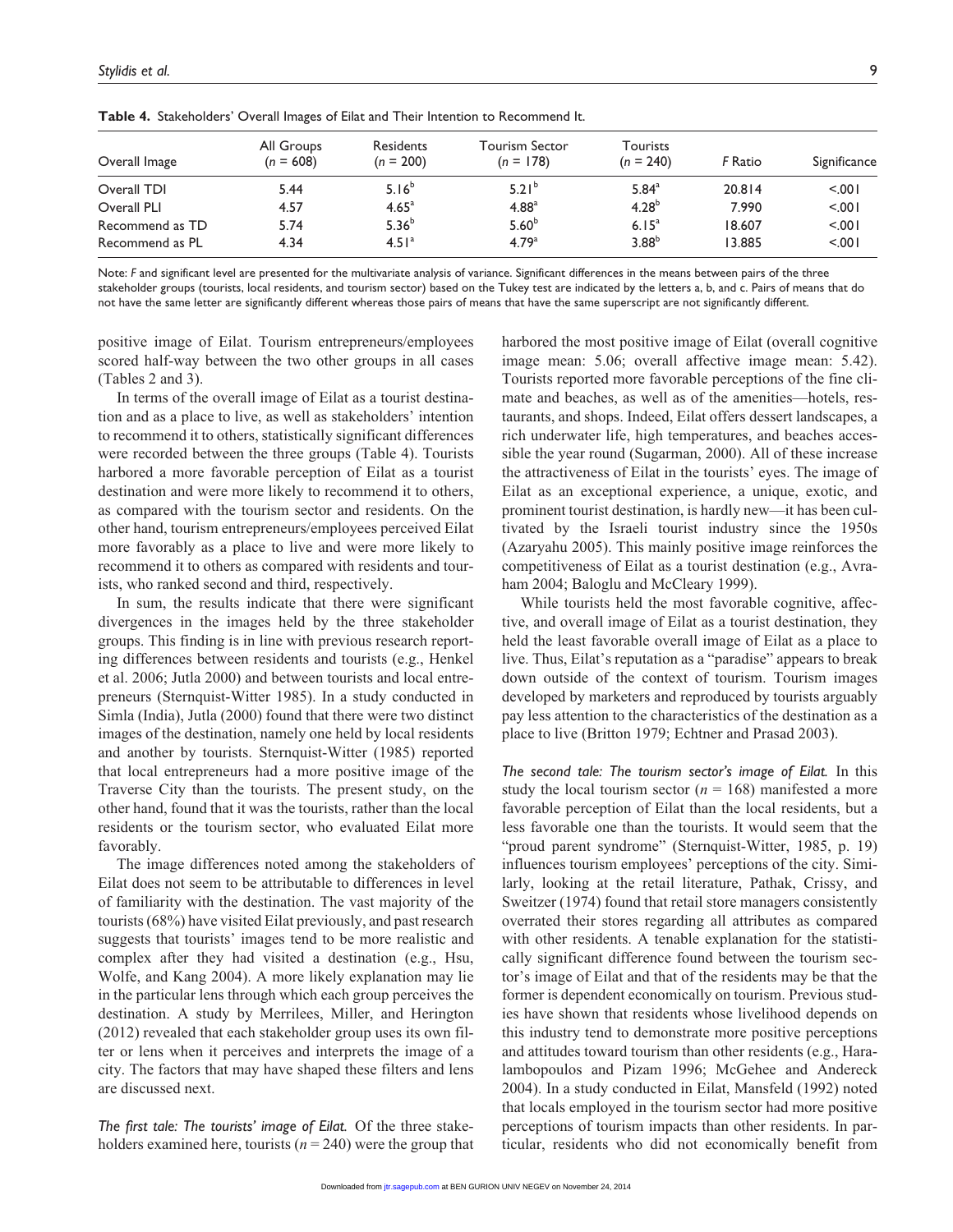tourism pointed to disruptions in local services stemming from diversion of public funds for development of the tourist area. Widespread hosting of friends and relatives (the VFR phenomenon) is also cited as disrupting the quality of life of local residents (Shani and Uriely 2012).

Another source of divergence between the two local stakeholders could be differing lifestyles. Because of its sociospatial marginality and other unique characteristics, Eilat has long had a liminal image. Numerous young people who find themselves in a period of transition between military service and the return to civilian life are attracted by Eilat's liminality. They flock to this remote resort town for what they envision as a temporary sojourn and obtain work in the hospitality industry, in a phenomenon that Belhassen (2012, p. 674) has termed the "Eilat syndrome." As their primary interest is to finance their vacation in the city, they can be regarded as "non-institutionalised working tourists" (Uriely 2001), a fact that might explain why they rated Eilat as a tourist destination more favorably than the rest of the residents but less favorably than the "real" tourists.

*The third tale: Residents' image of Eilat.* The group that appeared to harbor the least positive image of Eilat as a destination was its local residents  $(n = 200)$  (overall cognitive image mean: 4.35; overall affective image mean: 4.92). May (1973) suggests that when a brand is evaluated by two groups of people, the group that is more closely involved with the brand tends to be more critical. Indeed in the present study, it was the residents who ticked the lowest scores for a whole range of image attributes—historic attractions and festivals, transportation, infrastructure and cleanliness, the city's reputation, and value for money. In their evaluation of these attributes, most of which affected their everyday life in the city, the residents diverged significantly from the tourists. This may reflect the incongruity between the "front" presented by the city and its "backstage." Eilat, as previously mentioned, is divided into two zones, a tourist and a residential one, with the front-stage constituting a "tourist ghetto" (Mansfeld 1992). Frister (1988, B3) characterized Eilat as a hybrid, "a strange combination of Las Vegas and Yeroham" (Yeroham, a small isolated town in the Negev, represents the scruffy side of the city). Indeed during the off-season the local council shows little concern for the city's appearance (Noy 2007). It is reasonable to suppose that the negative image evoked by everyday life in Eilat has influenced the way its residents perceive it as a tourist destination. This negative image is probably further exacerbated by Eilat's liminal role in Israeli culture, as expressed in a verse by Nathan Zach, a wellknown Israeli poet: "we met outside our lives; in Eilat." As a result, residents often see their city as a "foreign, unfamiliar and perhaps deserted space" (Noy 2007, p. 146).

#### **Conclusions and Implications**

The present study, which examines and compares the images of Eilat as a tourist destination held by tourists, residents, and

the tourism sector, improves our understanding of how each stakeholder group perceives the same tourist destination and how divergent images arise. It contributes to the destination image literature, responding to the call of Shani and Wang (2011) for research on the destination images of multiple stakeholders. Indeed, failure to take into account the destination images held by multiple stakeholders can have serious negative implications for the sustainable development of tourist destinations. In addition, the findings have strategic implications for marketing as well as for the formulation and implementation of policies designed to improve the urban environment and the destination image.

First of all, the findings suggest that stakeholders' images and stakes are complex and often contradictory. In some cases, in the perceptions of residents, negative images may even be associated with the presence of the tourists (e.g., Jutla 2000). Concu and Atzeni (2012) reported in their study that stakeholders express conflicting preferences regarding tourism. Although developing a congruent image of the destination may be complicated by power struggles between stakeholders (Bandyopadyay and Morrais 2005), it is nonetheless considered vital to do so, as multiple perspectives can result in image incongruity (Virgo and de Chernatony 2006). Community involvement in tourism planning offers the possibility of reconciling differences, minimizing conflicts, and increasing both residents' and tourists' well-being (Concu and Atzeni 2012). This process entails different stages and levels of involvement (Wang 2008). In the case of Eilat, where mainly the tourism businesses dominate the development scene (Reichel and Uriely 2002), the need for community involvement in tourism planning, development, and marketing is clearly apparent.

The findings also raise questions about current marketing practices. For decades, the Destination Management Organizations, including local authorities in Eilat, have mostly been concerned with developing an attractive destination image aimed at the tourist. Such a marketing strategy "neglects the intangible component of the tourism product, which is the overall experience for all stakeholders, not just the tourists" (Byrd, Bosley, and Dronberger 2009, p. 698). In a highly competitive market, destination marketers must acknowledge and understand the various images held by the multiple stakeholders if they wish to enhance the attractiveness of the destination (Hankinson 2004). The contribution of this study to destination marketing practice resides in its findings about the images that the multiple stakeholder groups hold of Eilat as a tourist destination, findings that are valuable for understanding the decision making and behavioral intentions of the stakeholders (Bigne, Sanchez, and Sanz 2005; Martin and del Bosque 2008). With the aid of such insights, correcting actions can be implemented to address any negative aspects, aiding a destination's successful development, management and marketing from the perspectives of both residents and tourists. Creating a positive image and a brand name are vital, as people usually select places with more favorable or stronger images to visit or to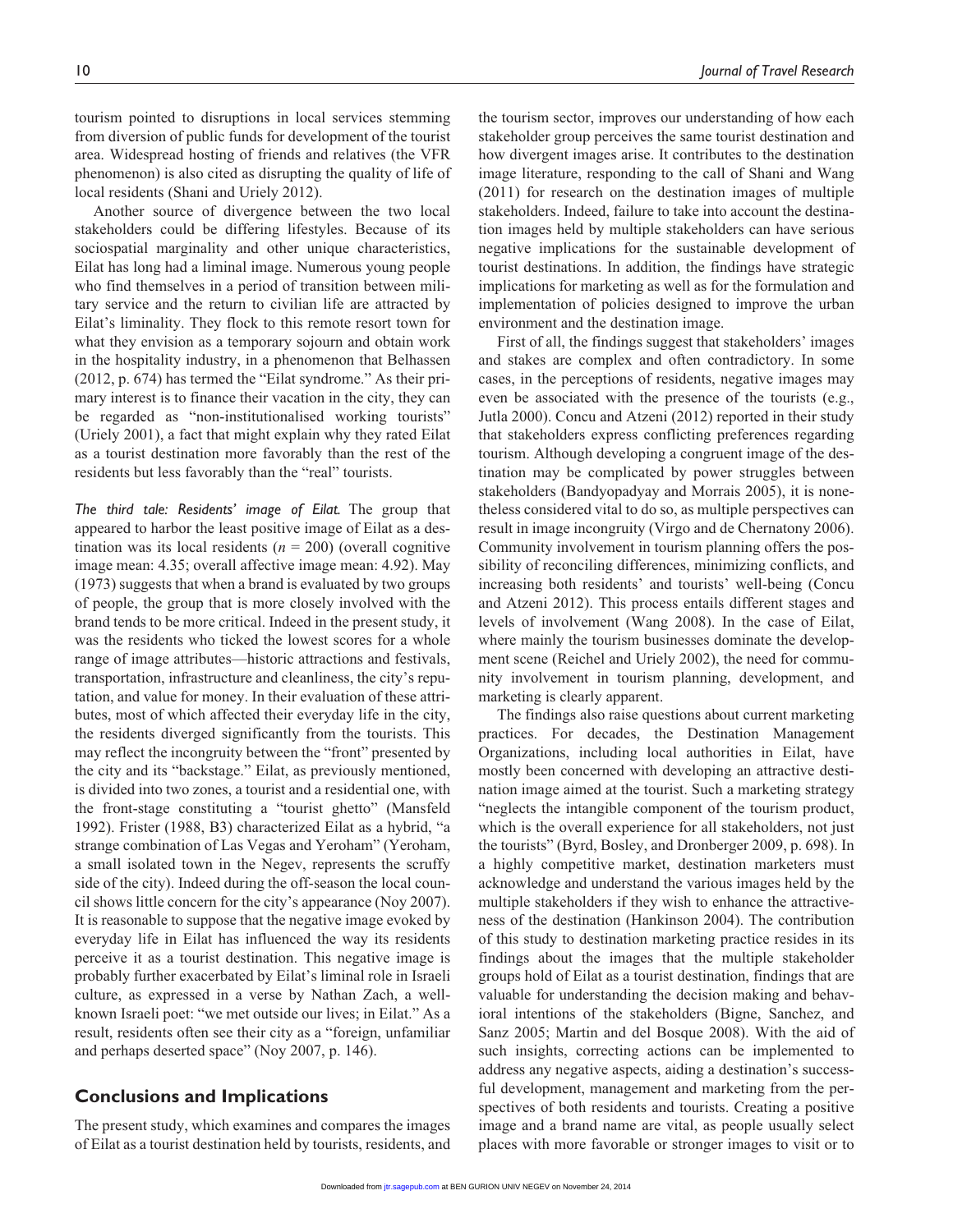settle in (Ahmed 1991; Bandyopadyay and Morrais 2005; Henkel et al. 2006). By adopting a suitable marketing plan, Eilat can position itself according to its unique characteristics, which can offer added value to its tourism product.

In terms of target marketing and destination positioning, this study suggests that insights regarding the perceptions of each stakeholder may be valuable in ensuring a competitive advantage for the given destination and optimizing place promotion and advertising (Calantone and Mazanec 1991). When designing destination positioning strategies, special attention should be paid to those components that are variously perceived by the different groups (Ahmed 1991). Eilat should (1) implement a strategic image management program that will allow frequent assessment of its image among the target groups, (2) deal with negative images, and (3) adjust its communication efforts to the needs of each stakeholder (e.g., Avraham 2004; Kotler, Haider, and Rein 1993; Merrilees, Miller, and Herington 2012). It should be noted that while it is important to ascertain the destination images of each stakeholder, it is no less crucial to strive for congruency among stakeholders in order to build a cohesive destination image (Haugland et al. 2011). Above all, the study emphasizes the need for destination marketers to acknowledge the fact that the same destination may mean different things to different stakeholders.

Another key result of this study is the finding that, of the three groups studied, it is the local population that perceived Eilat as a tourist destination in the least favorable manner. This lack of congruence in stakeholders' image could reflect Eilat's history as a city that was developed over the years with an eye to tourism while neglecting the residential areas. This lack of congruence poses a threat to the long-term viability of the tourism industry, insofar as residents imbued with a negative image of the city may opt to leave it. Accordingly, the study findings underline the need to improve certain features relating to the quality of life, such as local transportation, infrastructure, and cleanliness, attributes to which Eilat residents assigned relatively low scores. Proposed tourism development is more likely to gain local support if it is accompanied by improvement of these attributes.

The finding that residents assessed Eilat less favorably suggests another threat to its success and sustainability as a tourist destination: it is known that, due to the formal/informal contacts between the two parties, the image harbored by local residents affects tourists' decision making and behavior (e.g., DiPietro, Wang, Rompf and Severt 2007). Given that tourism marketers can do little to change an organic image (Ahmed 1991), residents can play a crucial role. Word-ofmouth communications (an organic information agent) or what Rompf and Ricci (2005) term "gratuitous referrals" are recognized to be a type of promotion that can amplify destination marketing efforts (Hanlan and Kelly 2005; Pike 2008). In fact, the tourism literature suggests that positive images motivate residents to act as ambassadors of their region (e.g., Schroeder 1996; Tilson and Stacks 1997).

Additionally, because tourists believe that residents and hospitality employees are "more likely to be familiar with what the local area has to offer" (Gitelson and Kerstetter 1994, p. 66), the latter serve as a primary source of information during the tourists' stay. As regards visits to friends and relatives (the VFR market), residents also serve as an important source of information for their guests (Backer 2008;). In fact, residents often recommend places located outside of the tourist areas, contributing to the wider distribution of tourist spending in the local economy (Bischoff and Koenig-Lewis 2007). Studies suggest that friends and relatives living in the destination constitute the primary motivation for about onethird of tourists' visits (e.g., Hsu, Wolfe, and Kang 2004). The VFR phenomenon is exceptionally widespread in the case of Eilat (Shani and Uriely 2012), which makes it all the more important to nurture a positive destination image among local residents.

The results of this study also imply that residents may negatively affect the organic image held by nonresidents, and they also seem less motivated to promote the city as a tourist destination. A negative image often leads to lack of local pride and indifference regarding community issues. The findings of this study could be used to shape internal marketing campaigns aimed at cultivating and enhancing the image that residents hold of Eilat as a tourist destination, motivating them to promote the city to others and to invite friends and relatives, as well as to become active information providers to guests (e.g., Avraham 2004; Bigne, Sanchez, and Sanz 2005; Shani and Uriely 2012). Such campaigns could, for example, remind residents that "tourism is our business," broadcast personal stories of residents who earn their living from tourism, introduce and teach tourism concepts at schools, and train tourism employees in appropriate behaviors and attitudes (e.g., Crick 2003). Overall, internal marketing campaigns can help local people derive pleasure from living in the tourist destination, encouraging them to understand their locality and to identify with it (Clifford and King 1993), as well as enhancing their sense of pride and commitment (Bramwell and Rawding 1996). The challenge for place marketers is to "teach" the residents to enjoy the destination and appreciate its characteristics.

Internal campaigns and education programs should also target owners of tourism businesses and their employees, as they too act as ambassadors and are usually the primary people that tourists meet. Residents of Eilat should take part in the process of polishing its image as a tourist destination and become involved, for example, in choosing a new logo for the city, as in the case of Syracuse in the United States (e.g., Short, Benton, Luce and Walton 1993). In the era of social media, residents can play a crucial role as information providers, given that the internet serves as a communication channel for travelers seeking tourist information (Frias, Rodrigues, and Castaneda 2008). Utilizing organic image formation agents is particularly useful for destinations that, like Eilat, dispose of limited financial resources for tourism marketing and promotion (Hsu, Wolfe, and Kang 2004).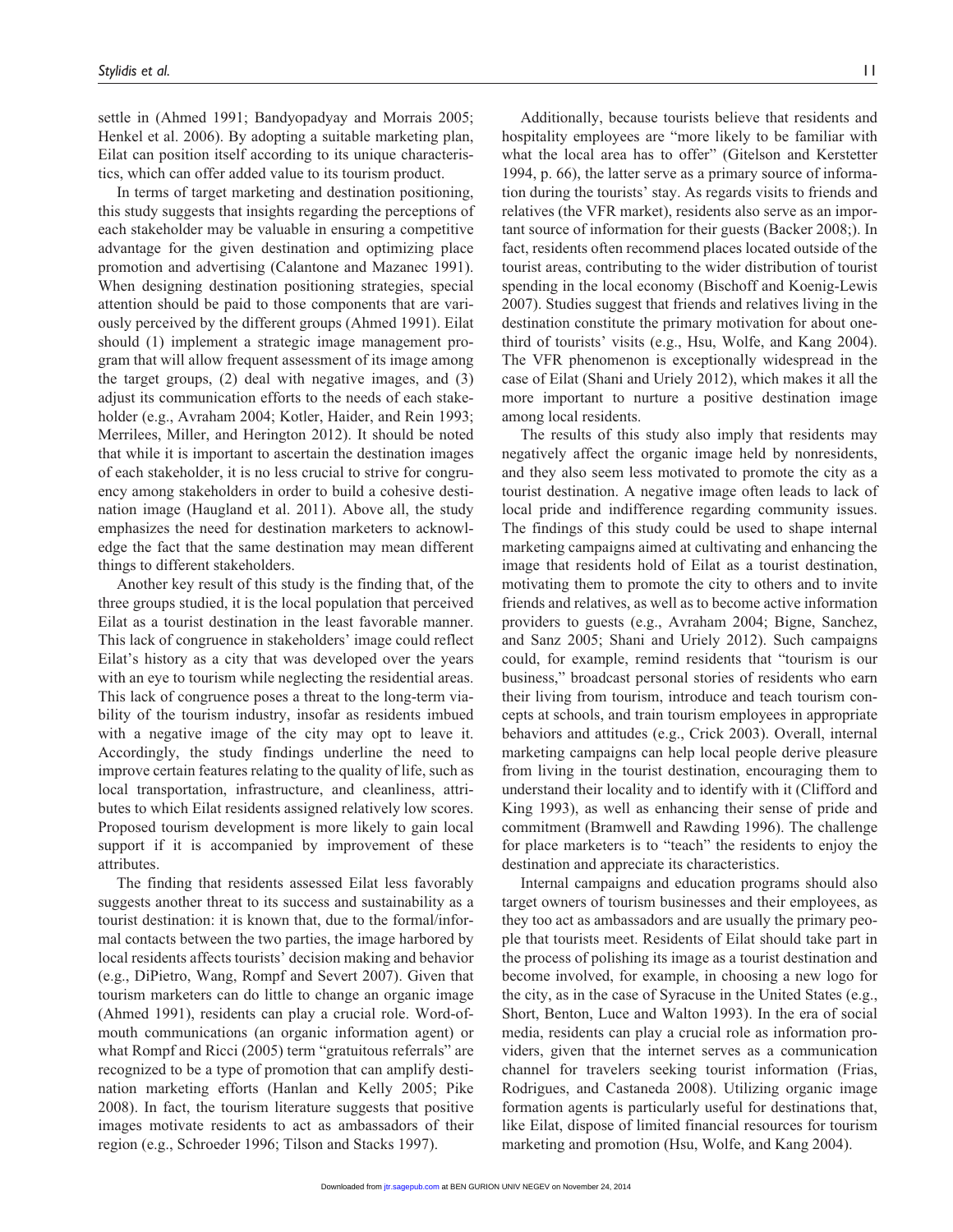## **Limitations and Future Research Directions**

Certain limitations of this study should be mentioned. First, considering the sampling technique employed (heterogeneous purposive sampling) and the fact that the study was conducted on a single tourist destination, namely Eilat, caution should be exercised in generalizing the results to other destinations, that is, the external validity of the study will have to be established. Second, this study examined different stakeholders' images of the place as a tourist destination; however, not all stakeholders consider the latter to be their paramount concern. It would therefore be interesting to further investigate the images held by each different stakeholder group regarding the target most relevant to themselves in place marketing (i.e., tourist destination for tourists, place to live for residents, or place to work or do business for tourism entrepreneurs and employees). Additionally, although three stakeholder groups have been included in the survey, local government officials were not; future research will need to address the images held by this last group as well.

Third, the study was conducted during a rather low season for Eilat tourism, possibly affecting stakeholders' images; further research is required during other tourism seasons. Additionally, in the light of destination image studies suggesting that people harbor both attribute-based evaluations and overall evaluations of a specific destination, it would be instructive to examine how each image attribute or dimension affects the overall destination image and future behavioral intentions. Finally, in view of the fact that existing destination image models tend to be based solely on tourists' images (e.g., Hallmann, Zehrer, and Muller 2014; Prayag and Ryan 2012), it would be interesting to explore the validity/applicability of such models to the image held by other stakeholders, such as the local residents.

#### **Declaration of Conflicting Interests**

The authors declared no potential conflicts of interest with respect to the research, authorship, and/or publication of this article.

#### **Funding**

The authors received no financial support for the research, authorship, and/or publication of this article.

#### **References**

- Ahmed, Z. U. (1991). "Marketing Your Community: Correcting a Negative Image." *Cornell Hotel and Restaurant Administration Quarterly*, 31 (4): 24-27.
- Alhemound, A. M., and E. G. Armstrong. (1996). "Image of Tourism Attractions in Kuwait." *Journal of Travel Research*, 34 (4): 76-80.
- Andrades-Caldito, L., M. Sánchez-Rivero, and J. Pulido-Fernández. (2013). "Differentiating Competitiveness through Tourism Image Assessment: An Application to Andalusia." *Journal of Travel Research*, 52 (1): 68-81.
- Andriotis, K. (2005). "Community Groups' Perceptions of and Preferences for Tourism Development: Evidence from Crete." *Journal of Hospitality and Tourism Research*, 29 (1): 67-90.
- Ashworth, G. J., and H. Voogd. (1990). *Selling the City: Marketing Approaches in Public Sector Urban Planning*. London: Belhaven.
- Assaker, G., and R. Hallak. (2013). "Moderating Effects of Tourists' Novelty-Seeking Tendencies on Destination Image, Visitor Satisfaction, and Short- and Long- Term Revisit Intentions." *Journal of Travel Research*, 52 (5): 600-13.
- Avraham, E. (2004). "Media Strategies for Improving an Unfavourable City Image." *Cities*, 21 (6): 471-79.
- Azaryahu, M. (2005). "The Beach at the End of the World: Eilat in Israel Popular Culture." *Social and Cultural Geography*, 6 (1): 117-33.
- Backer, E. (2008). "VFR Travellers: Visiting the Destination or Visiting the Hosts?" *Asian Journal of Tourism and Hospitality Research*, 2 (1): 60-70.
- Baloglu, S., and K. W. McCleary. (1999). "U.S. International Pleasure Traveller's Images of Four Mediterranean Destinations: A Comparison of Visitors and Non-visitors." *Journal of Travel Research*, 38 (2): 144-152.
- Bandyopadyay, R., and D. Morrais. (2005). "Representative Dissonance: India's Self and Western Image." *Annals of Tourism Research*, 32 (4): 1006-21.
- Beerli, A., and J. Martin. (2004). "Tourists' Characteristics and the Perceived Image of Tourist Destinations: A Quantitative Analysis– A Case Study of Lanzarote, Spain." *Tourism Management*, 25 (5): 623-36.
- Belhassen, Y. (2012). "Eilat Syndrome: Deviant Behavior among Temporary Hotel Workers." *Tourism Analysis*, 17:673-77.
- Belhassen, Y., and A. Shani. (2012). "Hotel Workers' Substance Use and Abuse." *International Journal of Hospitality Management*, 31:1292-302.
- Bigne, E. A., I. G. Sanchez, and S. B. Sanz. (2005). "Relationships among Residents' Image, Evaluation of the Stay and Postpurchase Behaviour." *Journal of Vacation Marketing*, 11 (4): 291-302.
- Bischoff, E. E., and N. Koenig-Lewis. (2007). "VFR Tourism: The Importance of University Students as Hosts." *International Journal of Tourism Research*, 9 (6): 465-84.
- Bonn, M. A., S. M. Joseph, and M. Dai. (2005). "International versus Domestic Visitors: An Examination of Destination Image Perceptions." *Journal of Travel Research*, 43 (3): 294-301.
- Boo, S. Y., and J. A. Busser. (2005). "The Hierarchical Influence of Visitor Characteristics on Tourism Destination Images." *Journal of Travel and Tourism Marketing*, 19 (4): 55-67.
- Boulding, K. (1956). *The Image: Knowledge in Life and Society*. Ann Arbor: University of Michigan Press.
- Bramwell, B., and L. Rawding. (1996). "Tourism Marketing Images of Industrial Cities." *Annals of Tourism Research*, 23 (1): 201-21.
- Britton, R. A. (1979). "The Image of the Third World in Tourism Marketing." *Annals of Tourism Research*, 6 (3): 318-29.
- Byrd, E. T., H. E. Bosley, and M. G. Dronberger. (2009). "Comparisons of Stakeholder Perceptions of Tourism Impacts in Rural Eastern North Carolina." *Tourism Management*, 30 (5): 693-703.
- Calantone, R., and J. A. Mazanec. (1991). "Marketing Management and Tourism." *Annals of Tourism Research*, 18 (1): 101-19.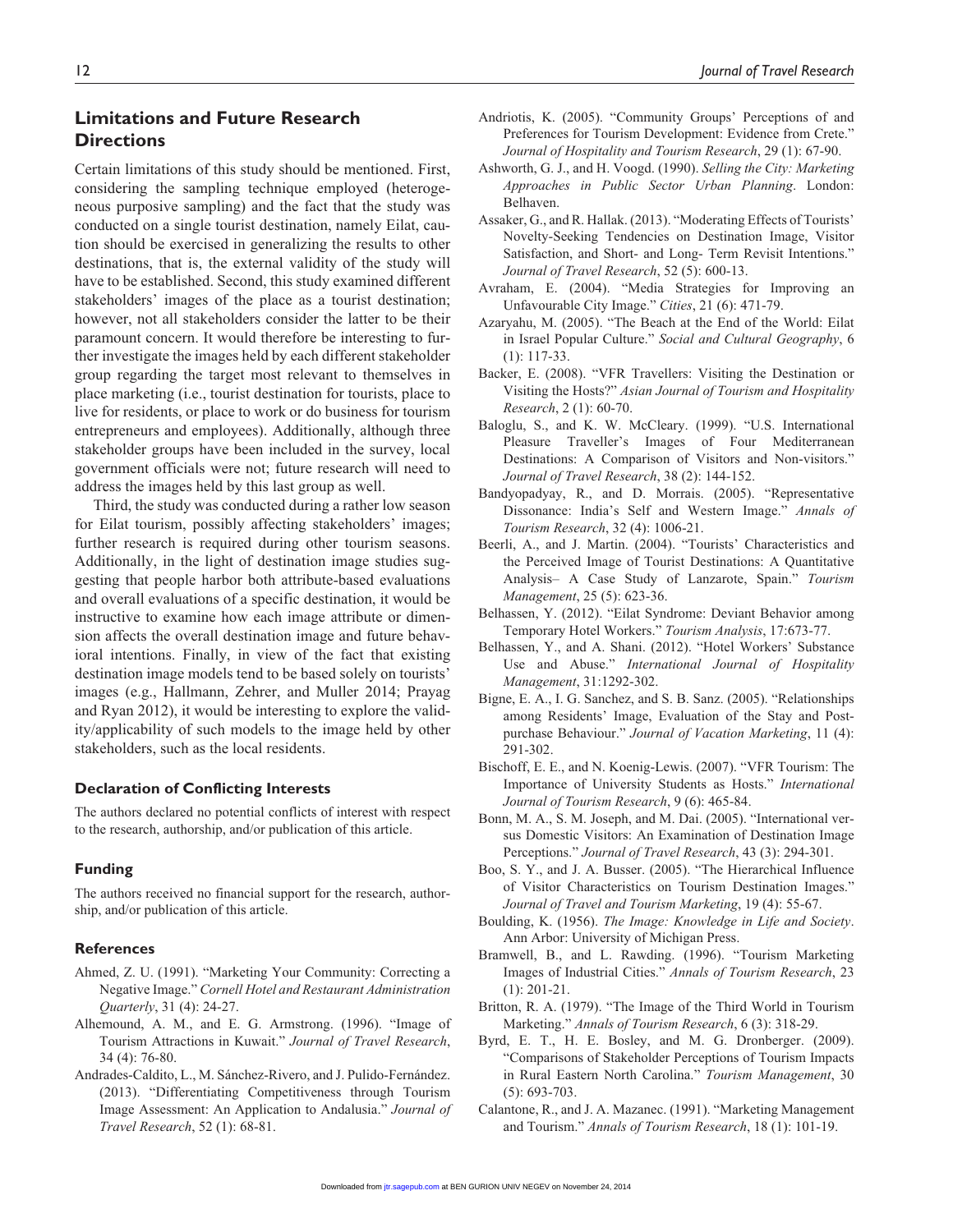- Campelo, A., R. Aitken, M. Thyne, and J. Gnoth. (2014). "Sense of Place: The Importance of Destination Branding." *Journal of Travel Research*, 53 (2): 154-66.
- Chen, C. C., Y. H. Lin, and J. F. Petrick. (2013). "Social Biases of Destination Perceptions." *Journal of Travel Research*, 52 (2): 240-52.
- Chen, C. F., and D. C. Tsai. (2007). "How Destination Image and Evaluative Factors Affect Behavioural Intentions?" *Tourism Management*, 28 (4): 1115-22.
- Chi, C. G. Q., and H. Qu. (2008). "Examining the Structural Relationships of Destination Image, Tourist Satisfaction and Destination Loyalty: An Integrated Approach." *Tourism Management*, 29 (4): 624-36.
- Clifford, S., and A. King. (1993). "Losing Your Place." In *Local Distinctiveness: Place, Particularity and Identity*, edited by S. Clifford and A. King. London: Common Ground, pp. 7-19.
- Concu, N., and G. Atzeni. (2012). "Conflicting Preferences among Tourists and Residents." *Tourism Management*, 33:1293-1300.
- Crick, A. (2003). "Internal Marketing of Attitudes in Caribbean Tourism." *International Journal of Contemporary Hospitality Management*, 15 (3): 161-66.
- Crompton, J. L. (1979). "Motivations for Pleasure Vacation." *Annals of Tourism Research*, 6 (4): 408-24.
- Csaba, F. (2005). "The Application of Branding to Non-profit Organizations and Places." In *Corporate Branding*, edited by M. Schultz, Y. Antorini, and F. Csaba. Kage: Copenhagen Business School Press.
- D'Angella, F., and F. M. Go (2009). "Tale of two cities' collaborative tourism marketing: Towards a theory of destination stakeholder assessment." *Tourism Management*, 30(3), 429-440
- DiPietro, R. B., Y. Wang, P. Rompf, and D. Severt. (2007). "At-Destination Visitor Information Search and Venue Decision Strategies." *International Journal of Tourism Research*, 9:175-88.
- do Valle, P. O., J. Mendes, and M. Guerreiro. (2012). "Residents' Participation in Events, Events Image, and Destination Image: A Correspondence Analysis." *Journal of Travel and Tourism Marketing*, 29 (7): 647-64.
- Easterling, D. (2005). "Residents and Tourism: What Is Really at Stake?" *Journal of Travel and Tourism Marketing*, 18 (4): 49- 64.
- Echtner, C. M., and J. R. B. Ritchie. (1991). "The Meaning and Measurement of Destination Image." *Journal of Tourism Studies*, 2 (2): 2-12.
- Echtner, C. M., and P. Prasad. (2003). "The Context of Third World Tourism Marketing." *Annals of Tourism Research*, 30 (3): 660-82.
- Eilat Census. (2003). http://www.redseaeilat.com/about-eilat/thecity/eilat-info/ (accessed November 27, 2013).
- Eilat Info. (2012). http://www.redseaeilat.com/about-eilat/the-city/ eilat-info/ (accessed May 27, 2013).
- Ergas, Y., and D. Felsenstein. (2012). "Airport Relocation and Expansion and the Estimation of Derived Tourist Demand: The Case of Eilat, Israel." *Journal of Air Transport Management*, 24:54-61.
- Finn, M., M. Elliott-White, and M. Walton. (2000). *Tourism and Leisure Research Methods: Data Collection, Analysis, and Interpretation*. Harlow: Longman.
- Fiorino, D. J. (1990). "Citizen Participation and Environmental Risk: A Survey of Institutional Mechanisms." *Science, Technology, and Human Values*, 15 (2): 226-43.
- Freeman, R. (1984). *Strategic Management: A Stakeholder Approach*. Boston: Pitman.
- Frias, D., M. A. Rodriguez, and J. A. Castaneda. (2008). "Internet vs. Travel Agencies on Pre-visit Destination Image Formation: An Information Processing View." *Tourism Management*, 29 (1): 163-79.
- Frister, R. (1988). "A Quarter of an Hour from Taba." *Ha'Aretz*, October, B3 (Hebrew).
- Gallarza, M. G., L. G. Saura, and H. C. Garcia. (2002). "Destination Image: Towards a Conceptual Framework." *Annals of Tourism Research*, 29 (1): 56-78.
- Gartner, W. C. (1993). "Image Formation Process." *Journal of Travel and Tourism Marketing*, 2 (2/3): 191-215.
- Gitelson, R., and D. Kerstetter. (1994). "The Influence of Friends and Relatives in Travel Decision-Making." *Journal of Travel and Tourism Marketing*, 3 (3): 59-68.
- Goeldner, C. R., and J. R. B. Ritchie. (2009). *Tourism: Principles, Practices, Philosophies*, 11th edition. London: Wiley.
- Gold, J., and S. Ward. (1994). *The Use of Publicity and Marketing to Sell Towns and Regions*. New York: John Wiley.
- Govers, R., F. M. Go, and K. Kumar. (2007). "Promoting Tourism Destination Image." *Journal of Travel Research*, 46:15-23.
- Gursoy, D., C. Jurowski, and M. Uysal. (2002). "Resident Attitudes: A Structural Modelling Approach." *Annals of Tourism Research*, 29 (1): 79-105.
- Hall, C.M. (2008). *Tourism Planning: Policies, Processes and Relationships*, 2nd edition. Essex: Pearson.
- Hallmann, K., A. Zehrer, and S. Muller. (2014). "Perceived Destination Image: An Image Model for a Winter Sports Destination and Its Effect on Intention to Revisit." *Journal of Travel Research*, doi:10.1177/0047287513513161.
- Hankinson, G. (2004). "The Brand Images of Tourism Destinations: A Study of the Saliency of Organic Images." *Journal of Product and Brand Management*, 13 (1): 6-14.
- Hankinson, G. (2005). "Destination Brand Images: A Business Tourism Perspective." *Journal of Services Marketing*, 19 (1): 24-32.
- Hanlan, J., and S. Kelly. (2005). "Image Formation, Information Sources and an Iconic Australian Tourist Destination." *Journal of Vacation Marketing*, 11 (2): 163-77.
- Haralambopoulos, N., and A. Pizam. (1996). "Perceived Impacts of Tourism: The Case of Samos." *Annals of tourism Research*, 23 (3): 503-26.
- Haugland, S. A., H. Ness, B. Grønseth, and J. Aarstad. (2011). "Development of Tourism Destinations: An Integrated Multilevel Perspective." *Annals of Tourism Research*, 38 (1): 268-90.
- Henkel, R., P. Henkel, W. Agrusa, J. Agrusa, and J. Tanner. (2006). "Thailand as a Tourist Destination: Perceptions of International Visitors and Thai Residents." *Asia Pacific Journal of Tourism Research*, 11 (3): 269–87.
- Hsu, C. H. C., K. Wolfe, and S. K. Kang. (2004). "Image Assessment for a Destination with Limited Comparative Advantages." *Tourism Management*, 25 (1): 121-26.
- Hudson, S., and J. B. R. Ritchie. (2002). "Understanding the Domestic Market Using Cluster Analysis: A Case Study of the Marketing Efforts of Travel Alberta." *Journal of Vacation Marketing*, 8 (3): 263-76.
- Hughes, H., and D. Allen. (2005). "Cultural Tourism in Central and Eastern Europe: The Views of 'Induced Image Formation Agents.'" *Tourism Management*, 26 (2): 173-83.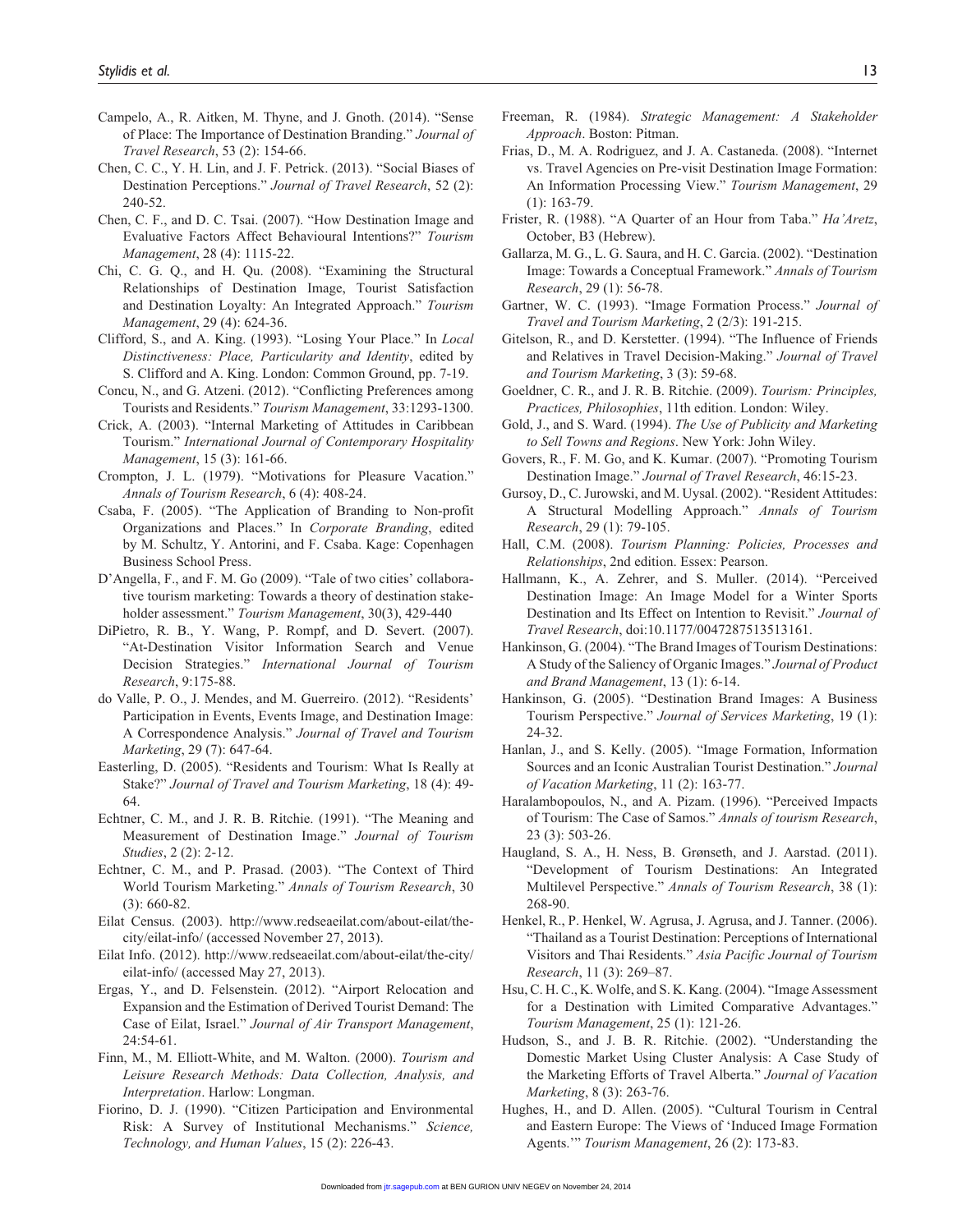- Israeli Ministry of Tourism. (2012). *Annual Tourism Statistics Report*. Jerusalem.
- Jutla, R. (2000). "Visual Image of the City: Tourists' versus Residents' Perception of Simla, a Hill Station in Northern India." *Tourism Geographies*, 2 (4): 404-20.
- Kavaratzis, M., and G. Ashworth (2008). "Place marketing: how did we get here and where are we going?" *Journal of Place Management and Development*, 1(2), 150-165
- Kearsley, G.W. (1990). "Tourism development and users' perceptions of wilderness in Southern New Zealand." *Australian Geographer*, 21(2), 127-140
- Kokosalakis, C., G. Bagnall, M. Selby, and S. Burns. (2006). "Place Image and Urban Regeneration in Liverpool." *International Journal for Consumer Studies*, 30 (4): 389-97.
- Kotler, P., D. H. Haider, and I. Rein. (1993). *Marketing Places: Attracting Investment, Industry, and Tourism to Cities, States, and Nations*. New York: Free Press.
- Lawson, F., and M. Baud-Bovy. (1977). *Tourism and Recreational Development*. London: Architectural Press.
- Lee, T. H. (2009). "A Structural Model to Examine How Destination Image, Attitude, and Motivation Affect the Future Behaviour of Tourists." *Leisure Sciences*, 31 (3): 215-36.
- Lee, B. K., C. K. Lee, and J. Lee. (2014). "Dynamic Nature of Destination Image and Influence of Tourist Overall Satisfaction on Image Modification." *Journal of Travel Research*, 53 (2): 239-51.
- Leisen, B. (2001). "Image Segmentation: The Case of a Tourism Destination." *Journal of Services Marketing*, 15 (1): 49-66.
- Li, X., and H. Vogelsong. (2006). "Comparing Methods of Measuring Image Change: A Case Study of a Small Scale Community Festival." *Tourism Analysis*, 10:349-60.
- Lin, C. H., D. B. Morais, D. L. Kerstetter, and J. S. Hou. (2007). "Examining the Role of Cognitive and Affective Image in Predicting Choice across Natural, Developed, and Theme-Park Destinations." *Journal of Travel Research*, 46 (2): 183-94.
- Mansfeld, Y. (1992). "Group-Differentiated Perceptions of Social Impacts Related to Tourism Development." *Professional Geographer*, 44 (4): 377-92.
- Martin, H. S., and I. A. R. del Bosque. (2008). "Exploring the Cognitive—Affective Nature of Destination Image and the Role of Psychological Factors in Its Formation." *Tourism Management*, 29 (2): 263-77.
- May, E. (1973). *Management Applications of Retail Image Research*. Cambridge, MA: Marketing Science Institute.
- McGehee, N. G., and K. L. Andereck. (2004). "Factors Predicting Rural Residents' Support of Tourism." *Journal of Travel Research*, 43:131-40.
- Merrilees, B., D. Miller, and C. Herington. (2012). "Multiple Stakeholder and Multiple City Brand Meanings." *European Journal of Marketing*, 46 (7): 1032-47.
- Michaelidou, N., N. T. Siamagka, C. Moraes, and M. Micevski. (2013). "Do Marketers Use Visual Representations That Tourists Value? Comparing Visitors' Image of a Destination with Marketer-Control Images Online." *Journal of Travel Research*, 52 (6): 789-804.
- Noy, C. (2007). "The Poetics of Tourist Experience: An Autoethnography of a Family Trip to Eilat." *Journal of Tourism and Cultural Change*, 5 (3): 141-57.
- Papadimitriou, D., A. Apostolopoulou, and K. Kaplanidou. (2014). "Destination Personality, Affective Image, and Behavioral Intentions in Domestic Urban Tourism." *Journal of Travel Research*, doi:10.1177/0047287513516389.
- Pathak, D. S., W. J. E. Crissy, and R. W. Sweitzer. (1974-1975). "Customer Image versus the Retailers' Anticipated Image—A Study of Four Department Stores." *Journal of Retailing*, 50 (4): 21-28.
- Pedhazur, E. J., and L. P. Schmelkin. (1991). *Measurement, Design, and Analysis: An Integrated Approach*. Hillsdale, NJ: Lawrence Erlbaum.
- Peterson, R. (1994). "A Meta-analysis of Cronbach's Coefficient Alpha." *Journal of Consumer Research*, 21 (2): 381-91.
- Pike, S. (2008). *Destination Marketing: An Integrated Marketing Communication Approach*. Burlington: Butterworth-Heinemann.
- Pike, S., and C. Ryan. (2004). "Destination Positioning Analysis through a Comparison of Cognitive, Affective, and Conative Perceptions." *Journal of Travel Research*, 42:333-42.
- Prayag, G. (2009). "Tourists' Evaluation of Destination Image, Satisfaction and Future Behavioural Intentions—The Case of Mauritius." *Journal of Travel and Tourism Marketing*, 26 (8): 836-53.
- Prayag, G., and C. Ryan. (2012). "Antecedents of Tourists' Loyalty to Mauritius: The Role and Influence of Destination Image, Place Attachment, Personal Involvement, and Satisfaction." *Journal of Travel Research*, 51 (3): 342-56.
- Ramkissoon, H., M. Uysal, and K. Brown. (2011). "Relationship between Destination Image and Behavioural Intentions of Tourists to Consume Cultural Attractions." *Journal of Hospitality Marketing and Management*, 20 (5): 575-95.
- Reichel, A., and N. Uriely. (2002). "Tourism Development in a Desert Frontier Town." In *Tourism in Frontier Areas*, edited by S. Krakover and Y. Gradus. Lanham, MD: Lexington Books, pp. 195-203.
- Reid, D. G., H. Mair, and W. George. (2004). "Community Tourism Planning: A Self-Assessment Instrument." *Annals of Tourism Research*, 31 (3): 623-39.
- Ritchie, J., J. Lewis, and G. Elam. (2003). "Designing and Selecting Samples." In *Qualitative Research Practice*, edited by J. Ritchie and J. Lewis. London: Sage, pp. 77-108.
- Rompf, P., and P. Ricci. (2005). "Gratuitous Referrals." *Journal of Travel and Tourism Marketing*, 18 (2): 39-52.
- Sautter, E. T., and B. Leisen. (1999). "Managing Stakeholders: A Tourism Planning Model." *Annals of Tourism Research*, 26 (2): 312-28.
- Schroeder, T. (1996). "The Relationship of Residents' Image of Their State as a Tourist Destination and Their Support for Tourism." *Journal of Travel Research*, 34 (4): 71-73.
- Shani, A., and A. Pizam. (2012). "Community Participation in Tourism Planning and Development." In *Handbook of Tourism and Quality of Life Research: Enhancing the Lives of Tourists and Residents of Host Communities*, edited by M. Uysal, R. Perdue, and J. Sirgy. New York: Springer, pp. 547-64.
- Shani, A., and Y. Wang. (2011). "Destination Image Development and Communication." In *Destination Marketing and Management*, edited by Y. Wang and A. Pizam. Wallingford: CAB International, pp. 130-48.